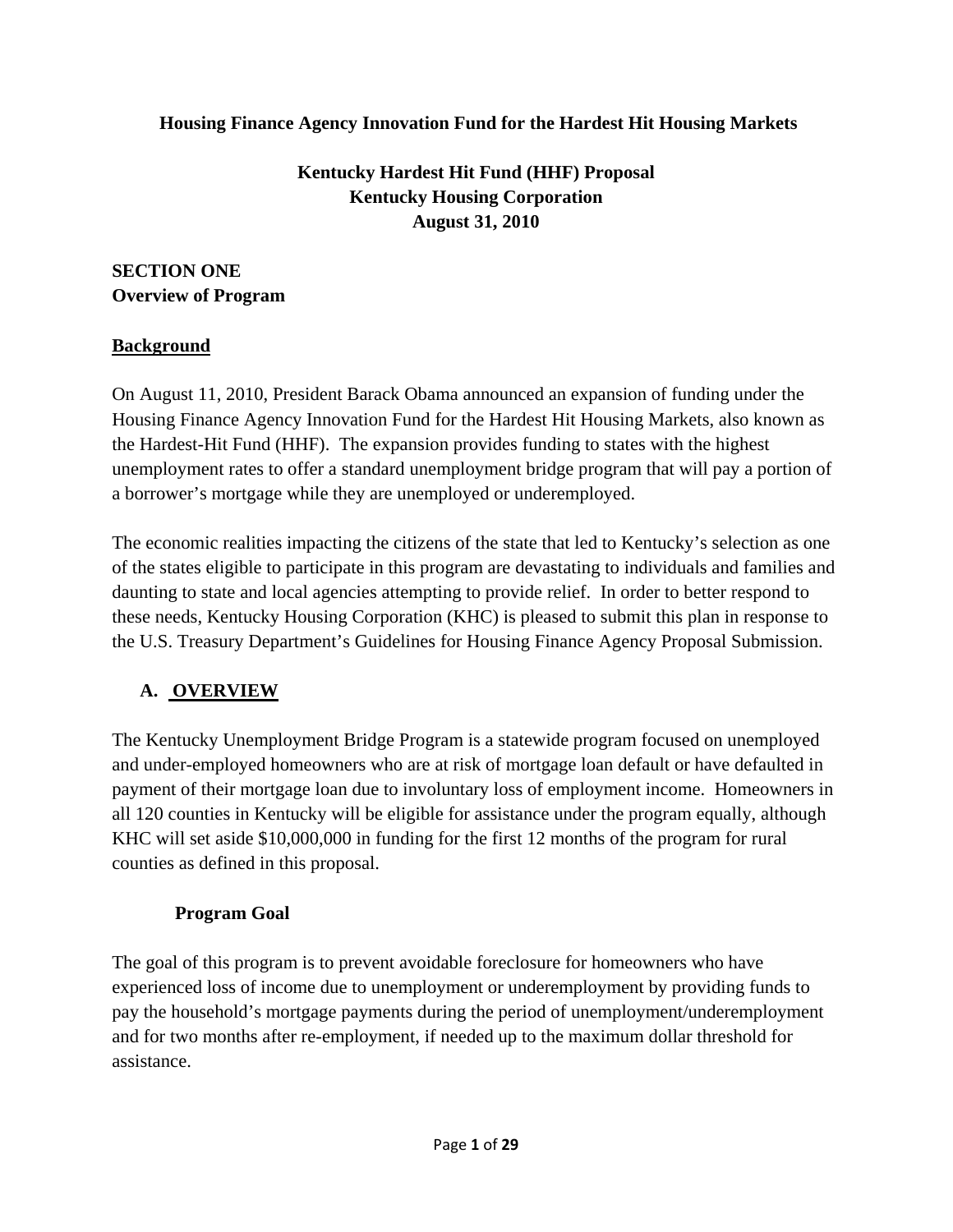#### **Unemployment, Mortgage Default, and Foreclosures in Kentucky**

Kentucky's unemployment rate has consistently been above the national rate for several months, remaining at 9.9 percent as of July 2010 2010, according to the U.S. Bureau of Labor Statistics. Kentucky has historically experienced unemployment rates higher than the national average. Beginning in fall of 2008 when national rates began to climb, Kentucky's rate consistently remained above the national rate by approximately 1 percent, climbing to a high of 10.8 percent in June 2009, and remaining at or near this level through mid-2010.

Current data suggest that more than 203,000 persons are unemployed statewide. More than 26,000 Kentuckians have lost their jobs so far in 2010 alone. Kentucky has experienced nearly 200 "mass layoffs" since January 2010. Over 91,000 persons in Kentucky have been unemployed for more than six months. The median length of unemployment is currently over 23 weeks.

More than 30,000 mortgages in Kentucky are in default – including those at least 30 days delinquent up to and including those in foreclosure. Since 2006, the number of foreclosures in Kentucky each year has been increasing. The Kentucky Administrative Office of the Courts (AOC) collects data monthly from county court systems on the number of foreclosure actions filed. Foreclosure actions in Kentucky have increased tremendously since 2006.

Foreclosures increased 14 percent from 2006 to 2007 and 9 percent from 2007 to 2008 and 8.7 percent from 2008 to 2009. It is expected that total foreclosures for 2010 will be higher than 2009.

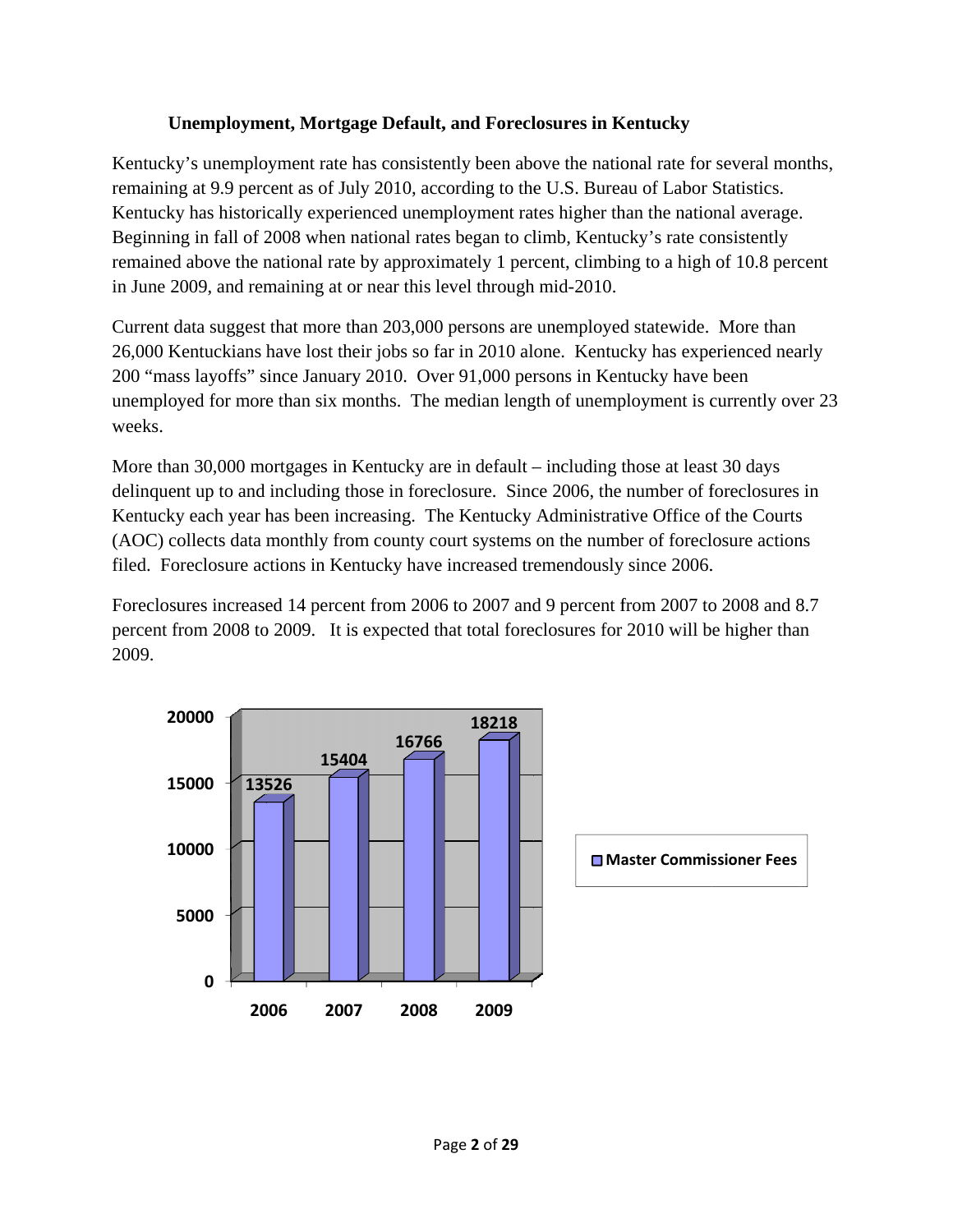The highest number of foreclosures, as expected, occurred in the highest population centers in the state as indicated on the following map.



The program described in this proposal will serve the hardest-hit households in Kentucky who have experienced loss of household income due to the loss of or decrease in employment. As the data indicate, there is more need for assistance than assistance available. Therefore, Kentucky's program will be limited to mortgage assistance for unemployed or underemployed households who are seeking employment and who meet the additional criteria of the program.

## **Kentucky Unemployment Bridge Program Design**

The Kentucky Unemployment Bridge Program will provide funds to lenders and servicers on behalf of qualified homeowners who are delinquent on their mortgage payments or anticipate default due to unemployment or underemployment (loss of income). Maximum assistance per household is set at \$10,000 for the payment of eligible expenses as detailed in Subsection B of this program proposal. There is a time limit of 12 months for households to utilize the assistance – assistance ends at the sooner to occur of 12 months from the loan closing or \$10,000 in assistance, so long as other conditions of eligibility are met and continue. Funds will be available on a first-come, first-served basis. During the first 12 months of the program, \$10,000,000 will be set aside to serve rural counties, which are defined as counties not located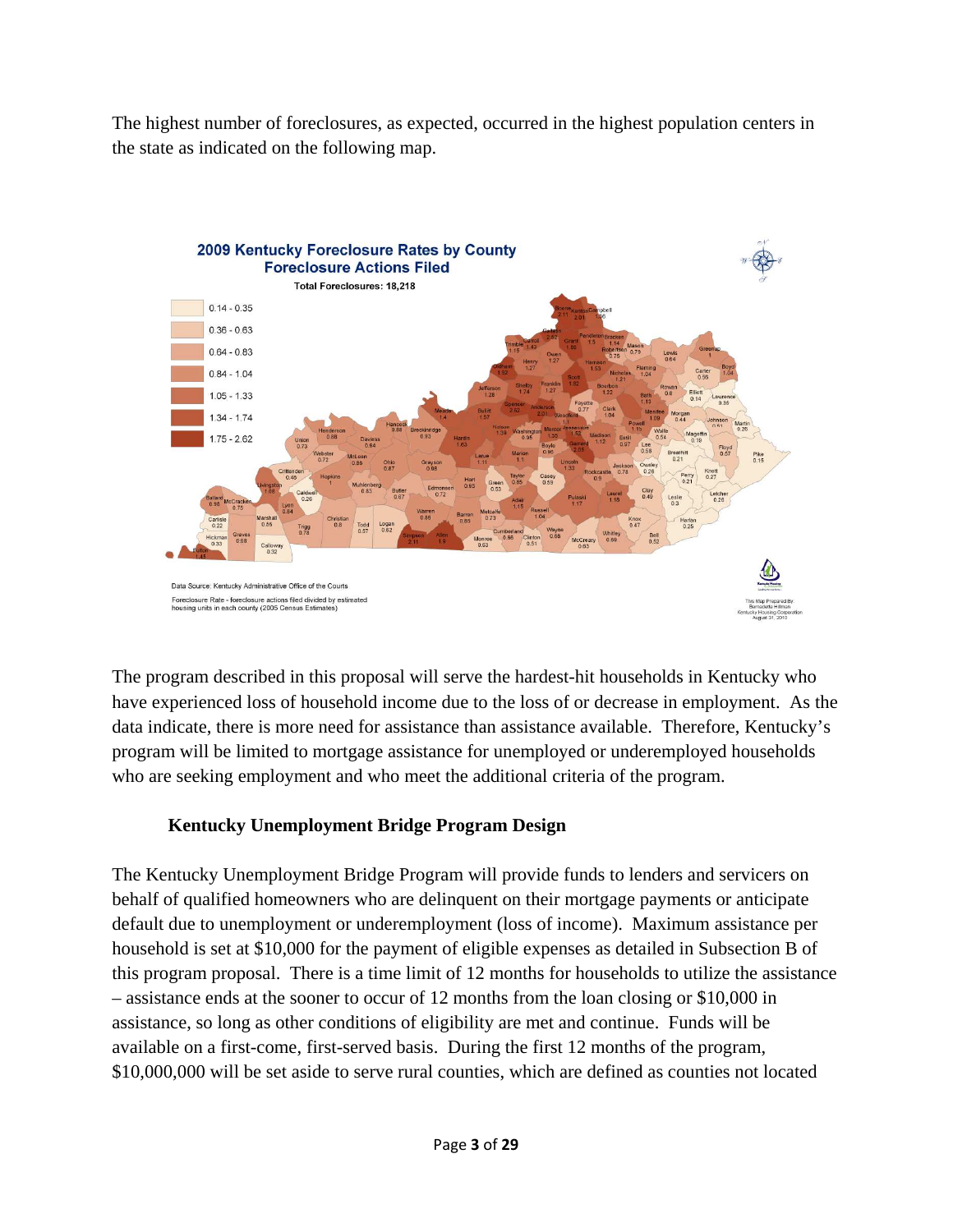within a Metropolitan Statistical Area (MSA). A map depicting the MSA and rural counties follows.



#### Kentucky Urban and Rural County Designation

#### **Timeline for Deployment**

KHC will implement the program in two stages. The pilot program, estimated to begin January 2011, will target assistance to households in KHC's loan portfolio, which is composed of families of low to moderate income. Statewide deployment to remaining eligible households is scheduled for April 2011. Additional timeline details are in the following table.

| <b>Estimated Date</b> | <b>Milestone/Activity</b>                                                 |  |
|-----------------------|---------------------------------------------------------------------------|--|
| September 1, 2010     | Proposal submitted to U.S. Treasury Department.                           |  |
| September 23, 2010    | KHC provides information and technical assistance to counseling agencies  |  |
|                       | at state housing conference pertaining to expectations under the proposed |  |
|                       | program.                                                                  |  |
| Day $0$               | Treasury approves KHC plan                                                |  |
| $+30$ days            | KHC issues Request for Proposals (RFP) for title companies (if needed).   |  |
|                       | KHC begins entering into Participation Agreements with servicers.         |  |
|                       | KHC posts openings for available internal positions.                      |  |
|                       | KHC enters into Performance Agreements with counseling agencies.          |  |
|                       | KHC finalizes assistance application package.                             |  |
|                       | KHC reviews loan portfolio and identifies potential households for        |  |
|                       | assistance.                                                               |  |
|                       | KHC starts software development/enhancements and installs additional      |  |
|                       | telephone lines.                                                          |  |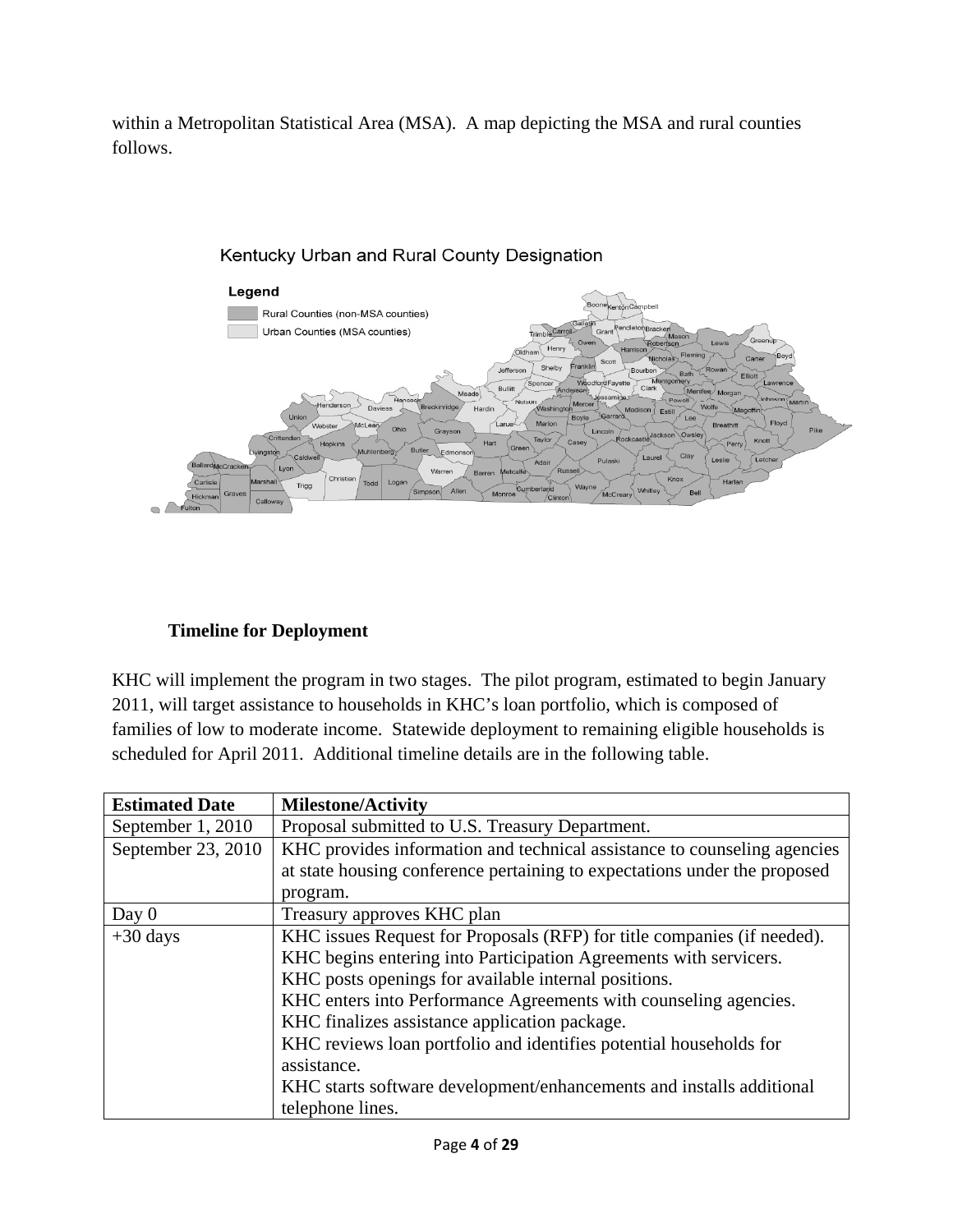| $+60$       | KHC begins offering additional training to counseling agencies as needed. |
|-------------|---------------------------------------------------------------------------|
|             | KHC staff positions filled.                                               |
|             | Title company RFPs reviewed, approved.                                    |
|             | KHC/counseling agencies begin processing applications for assistance for  |
|             | households in KHC's loan portfolio.                                       |
|             | RFPs approved by KHC board of directors and filed with state.             |
|             | Marketing campaign design completed.                                      |
| $+90$ days  | Assistance Loans begin closing (pilot testing).                           |
| $+180$ days | Program is implemented statewide.                                         |

#### **State Stakeholder Feedback**

Since notification of receiving the funds to create the unemployment bridge loan program, staff members have been discussing the program design and use of funds with partners and other stakeholders across the state. Specifically, staff attended the Jefferson County Foreclosure Conciliation meeting in Louisville, Kentucky, on Friday, August 20, 2010. This group is composed of Metro Louisville government staff, County Clerk, Master Commissioner, counselor agencies, legal aid, attorneys representing lenders/servicers, nonprofits providing outreach to homeowners served a summons, the sheriff's office, judges, and staff from KHC. Staff discussed the purpose and scope of the HHF. Many were very excited to have another solution for struggling homeowners. Some were concerned that borrowers' salaries might have permanently decreased and that even though this loan would make their current payment, they were concerned that the mortgage may not be sustainable with new employment at the lower income level.

Staff also conducted five lender regional trainings where they discussed details of the HHF program with the partners. These trainings were held in Owensboro, Ft. Mitchell, Louisville, and Lexington and the discussions were held with over 200 lenders.

KHC also sought feedback regarding program design and use of funding through a survey that was conducted with our partnering counseling agencies and other partnering nonprofits and agencies. Overall, the feedback was supportive of the program and its design, as well as the proposed use of funds. Several counseling agencies identified the need for increased funding to support the level of counseling activities required under the program. Most agencies indicated that unemployed borrowers are a target population that they see often in their offices in need of assistance.

KHC will continue to solicit feedback from its partners and stakeholders. The statewide affordable housing conference, which typically hosts over 600 affordable housing providers from non-profit and for-profit agencies, occurs September 22-23, 2010. Staff will provide an explanation of the HHF program and solicit comments through a paper survey provided to each attendee in their conference packet. Likewise, KHC staff in the Homeownership and Loan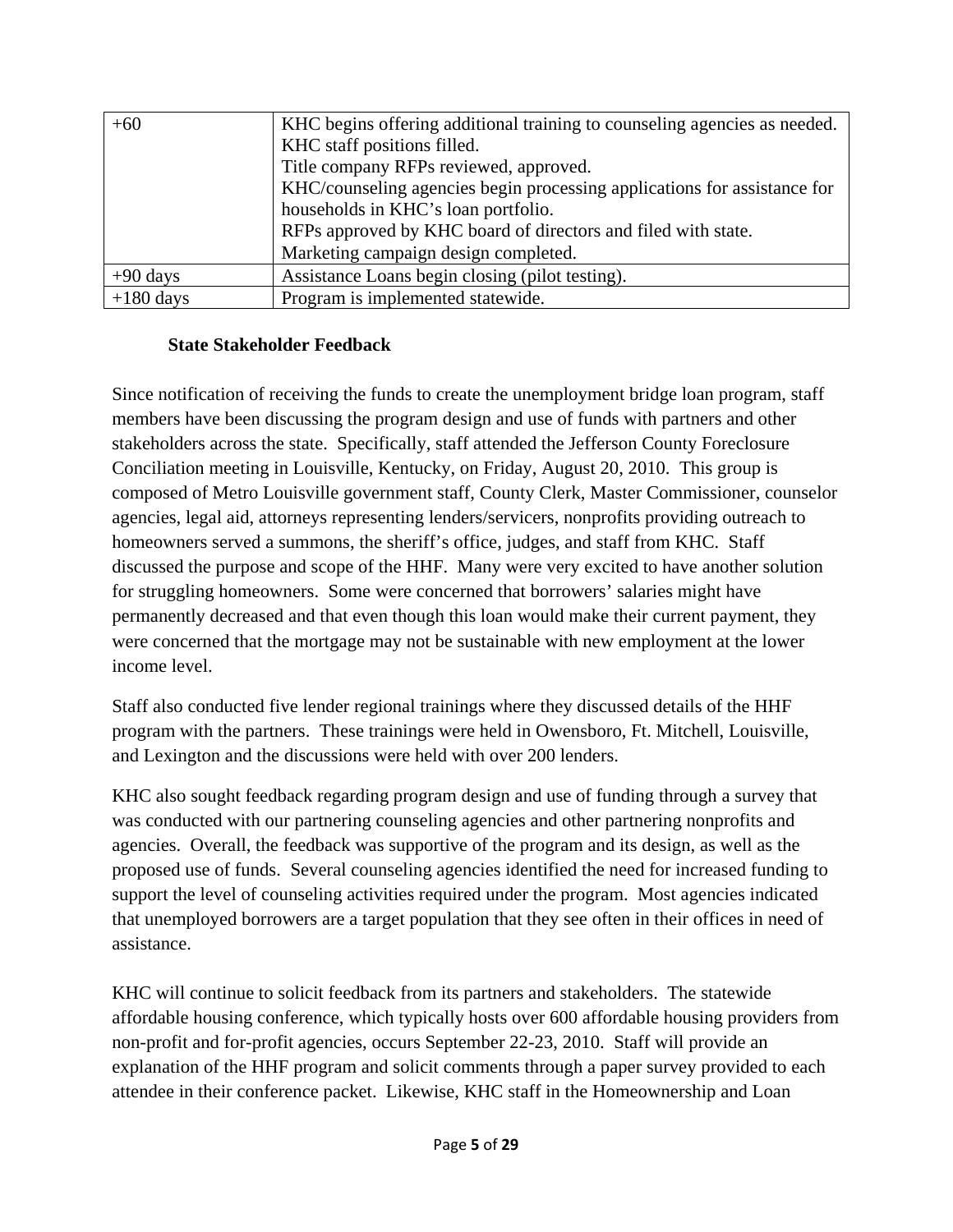Servicing Departments, as well as in the Homeownership Protection Center (Protection Center), will continue to discuss the program design with partners and stakeholders in any meetings that will be held between September 1, 2010, and the date of program inception.

## **Program Implementation Obstacles and Mitigation**

### *Communications and Marketing Challenges*:

KHC, as well as other mortgage lenders and servicers, continues to experience challenges in the housing market due to declining home sales, extended periods of high-rate unemployment statewide, and a negative shift in homeowners' attitudes toward homeownership as a long-term, valuable investment. Foreclosure rates have increased, home loan rescue scams have been on the rise, and consumer confidence is low. All of these factors affect the efficacy of the message.

In the current environment, public perception will be challenging as information spreads about the bridge assistance and funds become available. KHC has not been able to offer rescue funds in the past to help homeowners and worked to encourage homeowners in need to seek loan modifications and payment decreases rather than to quit their jobs in order to receive the help they sought.

## *Communication and Marketing Solutions*:

The overall objective of marketing is to communicate to unemployed/underemployed homeowners about a qualifying, forgivable loan option to protect long-term homeownership for those seeking employment meeting eligibility requirements. Low- and no-cost marketing options will be explored through a variety of communication methods to best reach targeted demographics over the course of the allotted \$300,000 budget. As a grassroots approach, KHC will partner with other state agencies, including the Kentucky Department of Financial Institutions, and the existing network of counselors for training, implementation, and statewide and targeted community outreach. KHC will begin marketing the pilot program to help current mortgagors and use its existing Web site to house and market program information.

Due to economic realities, targeted marketing tactics may entail traditional and nontraditional advertising methods, including television and radio public service announcements, billboards, newsprint, Web-related advertising, and community events, to reach audiences in various demographics and of various ages.

### *Counseling Network Challenges:*

Kentucky has a strong counseling network in place that is trained in providing both homeownership education and counseling or legal services to those borrowers in need of foreclosure intervention and delinquency counseling services. This network of counselors has a decade-long history of working with KHC borrowers and staff and continues to provide service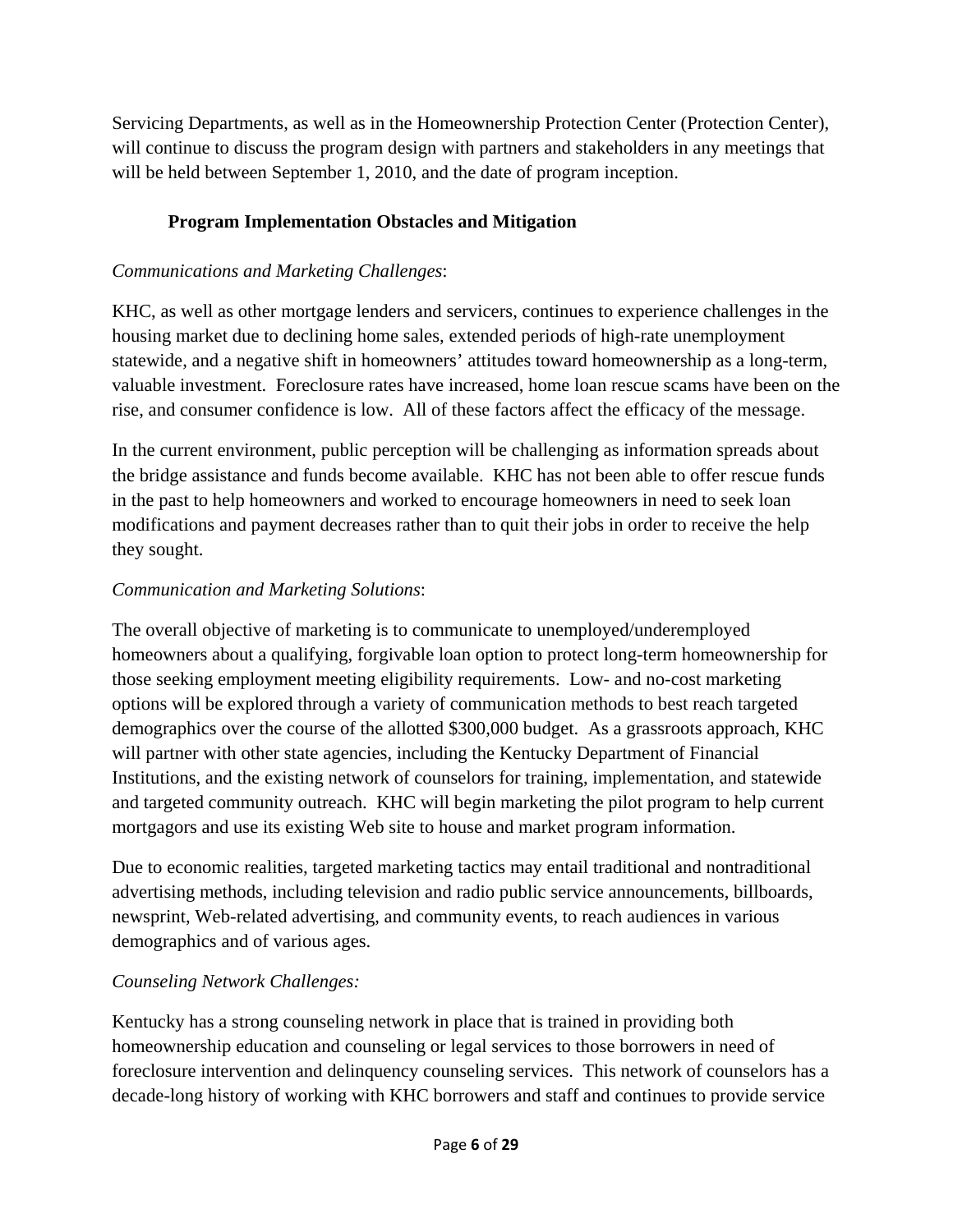to KHC clients on a daily basis. There are 51 agencies in Kentucky that provide counseling services in partnership with KHC who employ a total of 146 trained and certified counselors with an average of ten years of counseling experience. All of these counselors are certified through either the U.S. Department of Housing and Urban Development or NeighborWorks America. However, implementing a program to serve this number of clients will place a strain on agencies to provide the level of counseling and services required. Additionally, counselors work with many different programs, not solely KHC's programs, and they will need training on program requirements, eligibility determination, as well as counselor roles and responsibilities.

#### *Counseling Network Solutions*:

In order to strengthen the existing network of counselors within the state to best provide staffing for this program, KHC will use a portion of the grant funds to conduct training and provide technical assistance to build the capacity of the counseling agencies to participate in the HHF Program. KHC's Homeownership Protection Center staff will provide training on borrower eligibility and program compliance requirements with all counseling and support agencies as soon as possible. This will prepare the partner agencies to qualify borrowers using predetermined eligibility requirements. In addition, agencies will be trained in HHF program requirements to prepare them to provide services within the rules of the program. All agencies will be trained in accessing updates and program information from the U.S. Treasury and other relevant governmental web sites as well as through notices from KHC as to program requirements and updates.

As an adjunct to this training and during the implementation stage, a complete assessment of training needs will be undertaken to gauge the skills and competencies of all agencies in using informational, client management and other data repository systems.

Individual counselor skills and competencies throughout the partner network will be measured to determine any additional training necessary to update counselors or to train new counselors on the new program guidelines and interaction with existing loss mitigation programs. This training will also encompass data capturing processes.

KHC will establish performance measures for the counseling agencies to ensure counselors are adhering to the roles and responsibilities outlined in signed Performance Agreements to receive funds under the HHF grant. KHC's Homeownership Education and Counseling department will oversee the counseling portion of the HHF program and will implement specific performance goals expected of each of the counseling agencies based on their case management capacity. In addition, KHC will include in the Performance Agreement with each counseling agency a specific work plan template for eligible HHF borrowers that will include required data and service points under the requirements of the program. In doing so, specific responsibilities and expectations of each of the counseling agencies in providing services to borrowers will be delineated and measureable by KHC.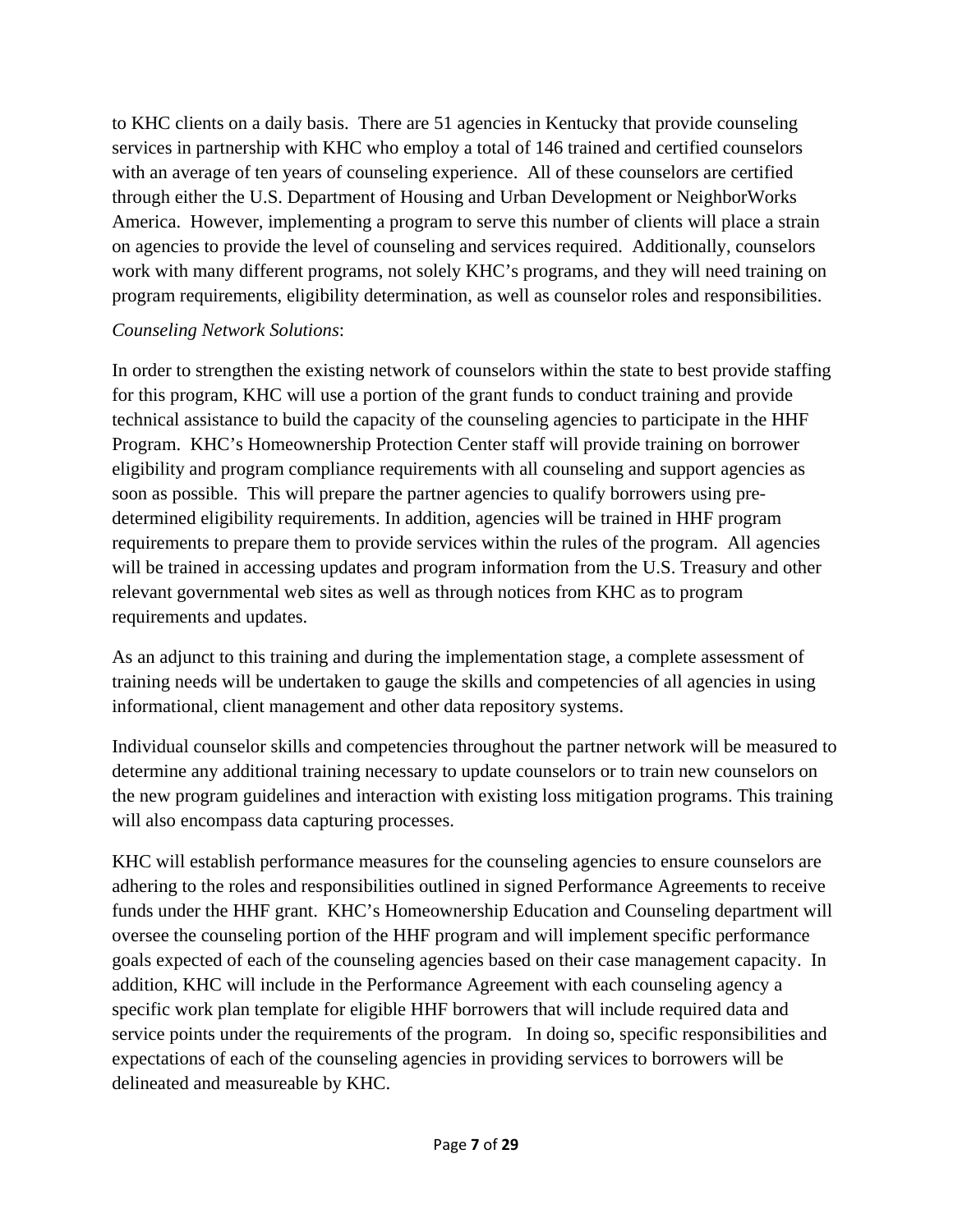KHC will use existing performance metric frameworks established through the NeighborWorks Foreclosure Mitigation Counseling (NFMC) Program, the HUD-trained counseling network or other programs with counseling agencies to measure programmatic compliance with both production goals and substantive service goals. In reviewing accomplishments through performance measurement, it may become apparent that the state needs additional counselors to fill service provider gaps. KHC Homeownership Protection Center staff understand that they may have to provide services in these underserved areas for a period of time. Likewise, KHC will reserve the option to hire additional counselors to provide statewide coverage in needed geographical areas.

### *Infrastructure/Program Setup Challenges*:

KHC anticipates the need to add staff and technology to its existing infrastructure to meet the demands under the program. Included are new staff positions, staff locations, upgrades to the phone system, phone lines and software integration. Although KHC currently operates the statewide Protection Center, it is anticipated that the demand under this program will be greater than the existing level of staff and phone lines can handle. In addition, numerous loan servicing entities will be involved with households affected under the program. Negotiating and entering into Participation Agreements with these entities will be challenging.

### *Infrastructure/Program Setup Solutions*:

These challenges will be partially alleviated by initiating the program with households in KHC's loan portfolio first before announcing the program statewide. This will allow KHC to begin assisting lower-income households first while operational staff members complete the infrastructure necessary to serve the broader public. The Kentucky Department of Financial Institutions will be instrumental in assisting KHC in obtaining Participation Agreements from the numerous loan servicing entities that are anticipated to be a part of the program.

### **Leveraging Other Resources**

Kentucky's HHF program will dovetail with existing programs including the PROTECTION CENTER, the Homeownership Education and Counseling Program funded through HUD and KHC, and the NFMC. Homeowners who participate in the program will work with a KHCapproved counselor and utilize the Homeownership Protection Center web site for their initial information. Counselors will assist borrowers in ensuring they have used all other loss mitigation options before being eligible for HHF funds. This program will not be combined with other financial resources.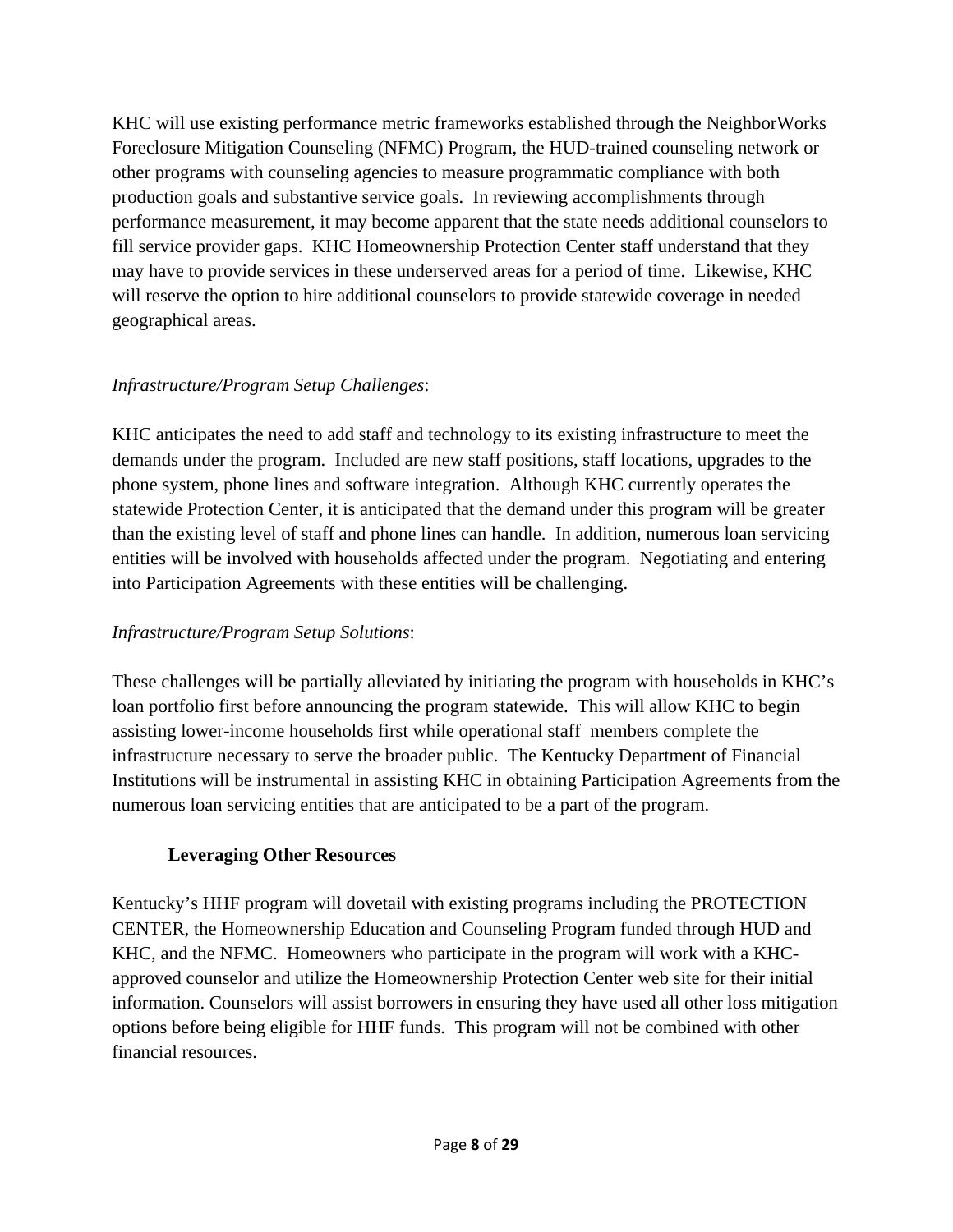KHC staff members currently participate on the HOPE Now Alliance conference call with National Council of State Housing Agencies (NCSHA) and have solicited feedback on these calls, as well as through local outreach to community banks. KHC will also partner with the Kentucky Department of Financial Institutions, Mortgage Bankers Association, the statewide network of Area Development Districts, Kentucky Credit Union League, local governments, County Extension offices, nonprofit housing and social service entities, and the Kentucky Legislative Research Commission's Office of Constituent Services to market the program and integrate other social services that may be available to assist households in need.

## **B. POPULATION SERVED AND ALLOCATION METHODOLOGY**

Current data suggest that over 30,000 first mortgage loans in Kentucky are delinquent or in foreclosure. The average age of these loans is 51 months and the average loan balance is approximately \$117,000. Using this data, KHC has determined that the average monthly mortgage payment per household (including principal, interest, taxes, insurance, mortgage insurance premium) is \$1,000. Unemployment in Kentucky is also very high, with over 203,000 persons presently unemployed. The average length of unemployment is six months.

Based on this data, KHC has established the maximum level of assistance under the program at \$10,000, which would allow the program to serve a minimum of 4,500 households. Given that unemployment averages six months and the program is designed to assist during the period of unemployment and for two months thereafter, the average amount of assistance is anticipated to be \$8,000, which would allow the program to serve 5,700 households. KHC is estimating that between 4,500 and 5,700 households will be served over the term of the program. The program's budget has been developed based on closing 5,000 assistance loans.

The program will be available statewide. KHC has excluded households whose mortgage payment does not equal or exceed 31 percent of present household income, those who have a loan-to-value ratio of greater than 125 percent, and those who are eligible for other loss mitigation options. To ensure that more moderate-income households are assisted, KHC has also limited the maximum total mortgage debt level to \$275,000.

## *Allowable uses of funding under the program include:*

- Delinquent mortgage payments for first and second mortgages.
- Late fees, inspection fees, and attorney fees.
- Delinquent property taxes, homeowner's insurance, homeowner/condominium association dues or escrow shortage incurred as a direct result of the unemployment or underemployment event.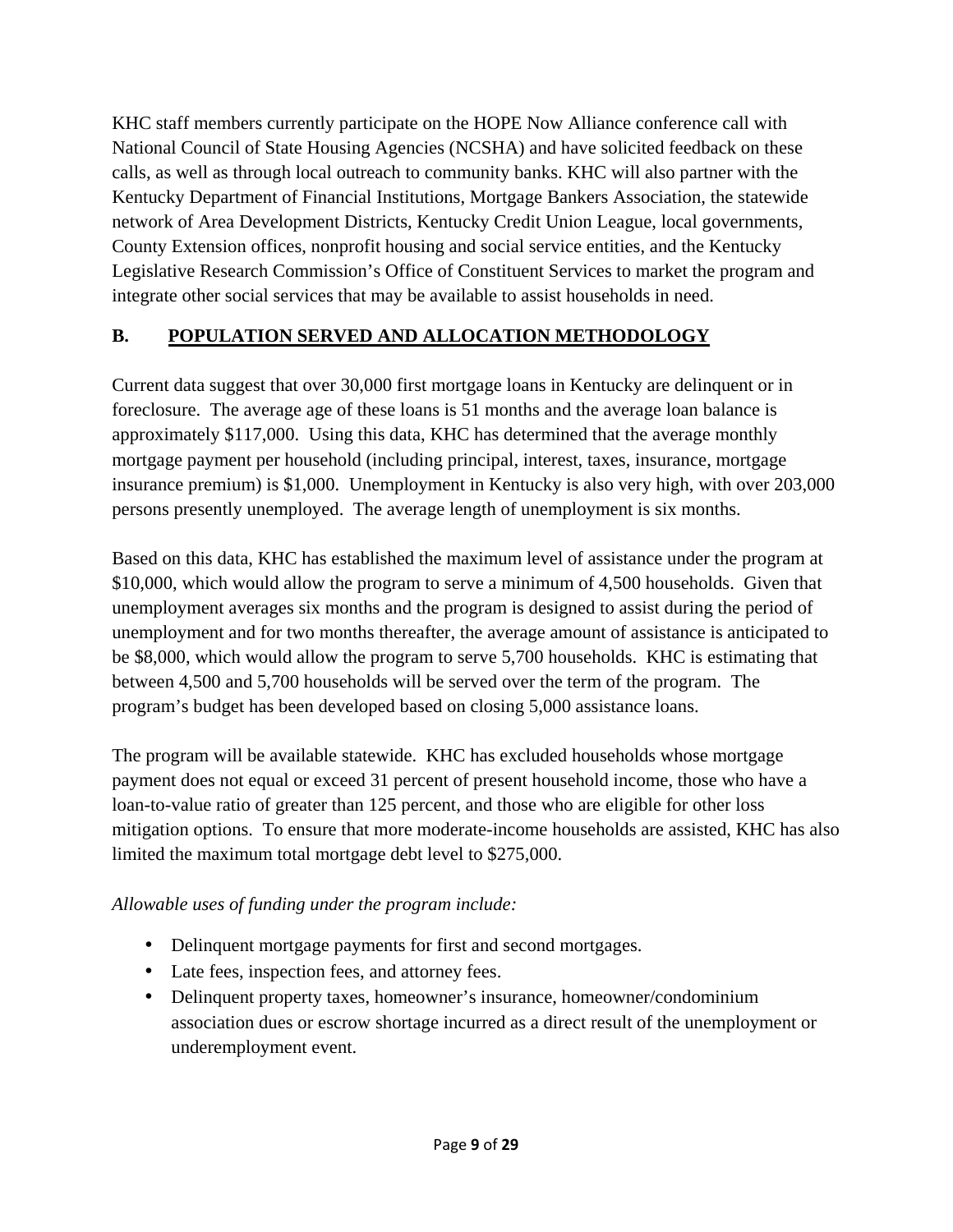• Up to one year of standard homeowner's insurance, if the servicer has previously imposed forced-placed insurance and the forced placement was a direct result of the unemployment or underemployment event.

The total funding for the program is \$55,588,050 of which \$9,959,865 will be used for counseling costs, administrative costs, closing costs, etc., as described in the program budget. The remaining \$45,628,185 will be used for direct household assistance. Funds will be available on a first-come, first-served basis.

### *Eligible households must meet ALL of the following requirements:*

- The homeowners must be legal U.S. residents.
- The financial hardship (loss of employment income) must have occurred after January 1, 2009.
- Monthly payment of principal, interest, taxes and insurance (PITI), including both first and second lien mortgages, must exceed 31 percent of the borrower's gross monthly income at time of application for HHF, including any unemployment benefits.
- The homeowner's cash reserves cannot exceed six months, excluding retirement. For purposes of this program, "cash reserves" includes reasonable and sufficient funds (as defined by the Internal Revenue Service Financial Collection Standards) for the payment of food, clothing, housekeeping supplies, miscellaneous household expenses, out-ofpocket health care expenses, utilities, child care, and transportation.
- The homeowner must be experiencing a financial hardship due to involuntary loss or reduction in employment income documented by an executed hardship affidavit. Unemployment or underemployment as the result of a documented short-term disability will also qualify.
- Payments due on the homeowner's mortgage(s) must have been current for 12 months preceding the unemployment and/or underemployment event.
- All final eligibility determination will be made by KHC.
- The homeowner must agree to participate in ongoing homeownership counseling through a KHC-approved counselor during the term of assistance.
- The homeowner must be currently seeking employment and/or participating in a job training/educational program with the goal of obtaining employment during the term of assistance.

## *Property/Loan Eligibility Requirements:*

- Owner-occupied primary residence is located in Kentucky
- Combined loan-to-value cannot exceed 125 percent and a maximum of \$275,000.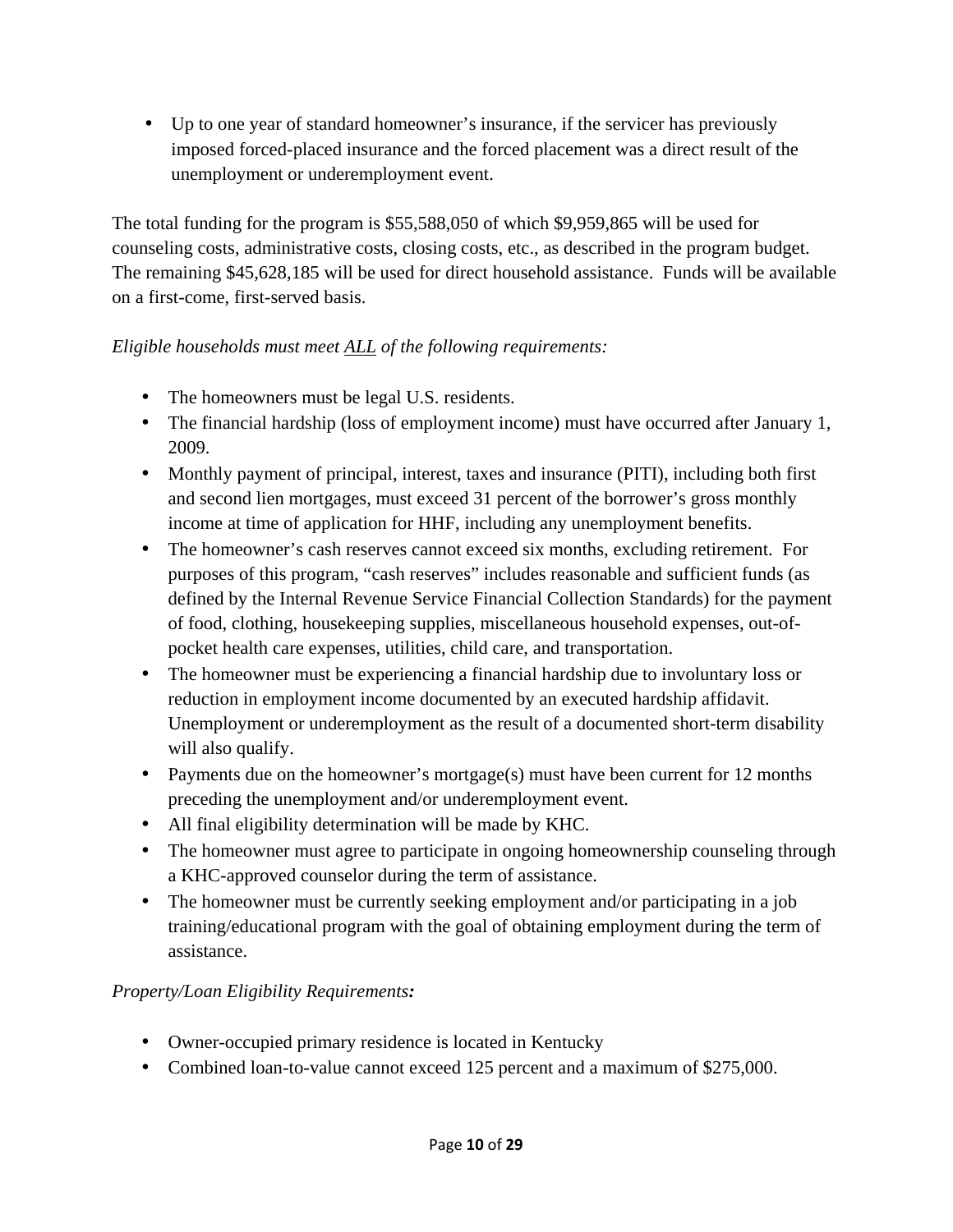• Existing single-family homes or condominiums (attached or detached) and manufactured or mobile homes on foundations permanently affixed to real estate owned by the borrower.

### *Program Exclusions:*

### *A household is not eligible for the program if:*

- Borrower's total unpaid principal balance exceeds \$275,000, including first and second mortgages combined.
- Borrower owns other real property.
- Borrower's hardship is a result of voluntary resignation of employment or voluntary reduction in hours or income.
- Borrower has consummated a cash-out refinance after January 2009, unless the proceeds were used for improvement of the subject property or for debt consolidation (KHC reserves the right to make a final determination in all cases).
- Borrower's application is for a second home or investment property.
- Borrower is participating in or eligible for other loss mitigation options.
- Borrower does not occupy the property as a primary residence.
- Borrower's present household income is sufficient to pay mortgage expenses (mortgage payment does not exceed 31 percent of gross income).

The program will not fund job training costs.

### *Structure of Assistance:*

Participating households will receive a non-recourse, non-amortizing, zero percent interest, fiveyear loan secured by the property that will only be repaid from equity proceeds of a refinance or sale. The lien will be subordinate to the homeowner's existing first and second mortgages. Twenty percent of the loan balance will be forgiven each year on the anniversary of the closing date. Loan repayments and unused proceeds will be recycled back into the program and used to provide assistance to additional homeowners through the end of the program, December 31, 2017. Any funds on hand on or after the program end date will be returned to the U.S. Treasury.

### *Maximum Household Assistance:*

The maximum amount of assistance per household under the program is \$10,000 to include eligible items described previously. The cost of application processing, counseling, and loan closing will be paid through administrative fees and not charged against the household's eligible level of assistance. There is no maximum amount of assistance per month.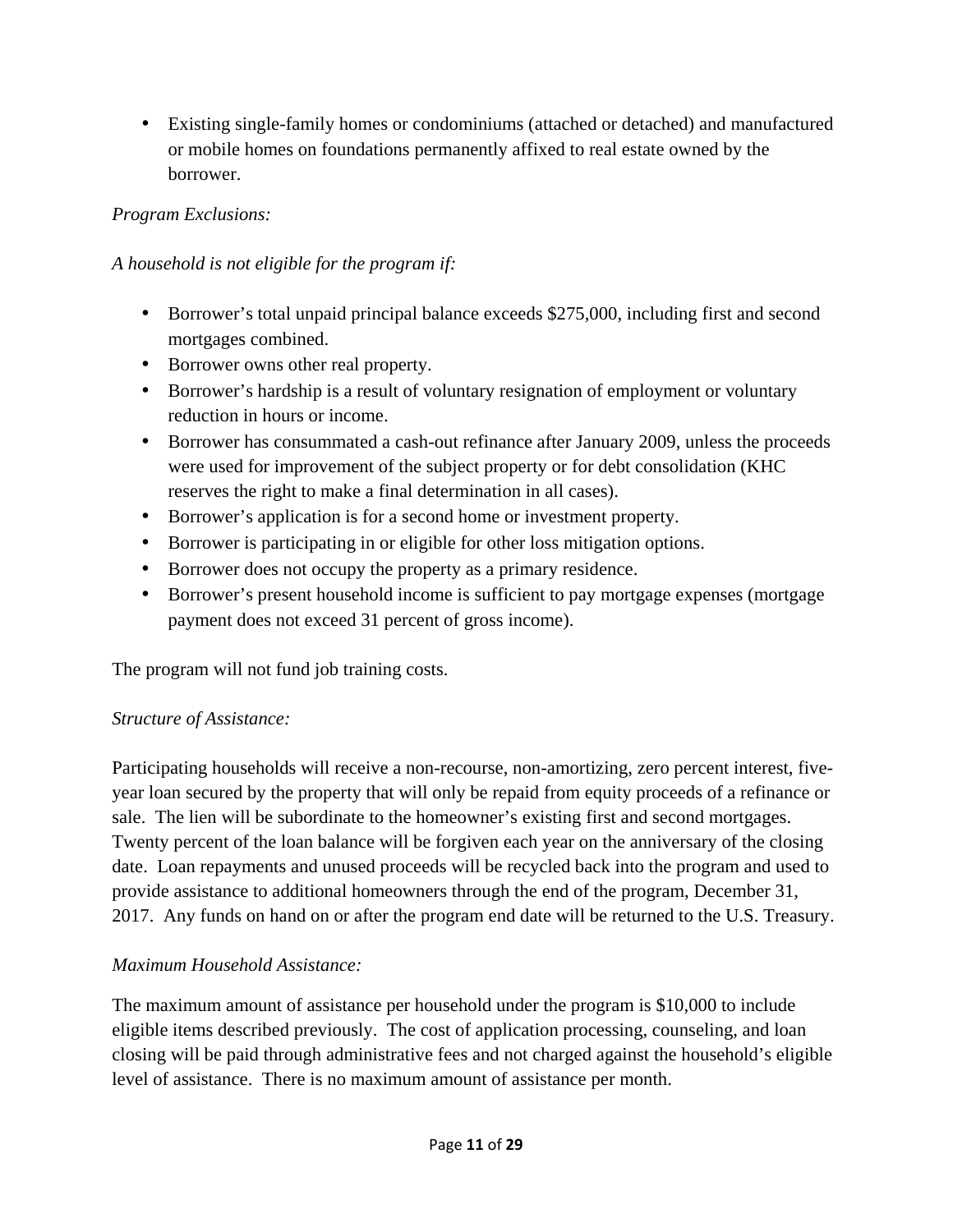## *Duration of Assistance:*

Payment of assistance will end on the first to occur of: (1) 12 months from assistance loan closing date, (2) two months after re-employment, (3) the expenditure of the maximum amount of assistance (\$10,000), or (4) the household no longer complies with other required program provisions.

In the case of a new qualifying event of unemployment or underemployment, the household may reapply for assistance, provided, that the new assistance will be made available only to the extent funds are available, up to the maximum total assistance for the household, and the maximum time period for assistance has not been exhausted.

As described under "Structure of Assistance," loan funds will be due and payable if the property is sold, refinanced, or no longer occupied by the owner as a primary residence. Twenty percent of the loan balance will be forgiven each year on the anniversary of the closing date.

# **C. DEMONSTRATION OF CAPACITY TO IMPLEMENT**

KHC, the state housing finance agency, was created by the 1972 Kentucky General Assembly to provide housing opportunities for lower- and moderate-income Kentuckians. KHC is a selfsupporting, public corporation administratively attached to the Kentucky Finance and Administration Cabinet. Through the sale of tax-exempt mortgage revenue bonds and the receipt of administrative fees, KHC offers lower-than-market rate home mortgages, multifamily housing production financing, homeownership education and counseling, a variety of rental assistance, housing rehabilitation and specialized housing resources programs.

KHC is uniquely qualified to create and administer the Kentucky Unemployment Bridge Program and utilize the HHF dollars as the state's lead agency in assisting families to stay in their homes and to prevent avoidable foreclosures. Additionally, KHC administers numerous federal housing programs as the state's affordable housing finance agency.

Although KHC is the state housing finance agency for the Commonwealth of Kentucky, it is not a state agency. KHC is defined in its enabling legislation as: "an independent, de jure municipal corporation and political subdivision of the Commonwealth which shall be a public body corporate and politic to be known as the Kentucky Housing Corporation." [*See* KRS 198A.030 (1) attached] KHC was "created and established as a de jure municipal corporation and political subdivision of the Commonwealth to perform essential governmental and public functions and purposes in improving and otherwise promoting the health and general welfare of the people by the production of residential housing in Kentucky. [KRS 198A.030(2)] KHC is governed by an independent board of directors [*See* KRS 198A.030(3) attached] pursuant to bylaws. [*See* Bylaws attached] Since KHC is a de jure municipal corporation, it has no separate Articles of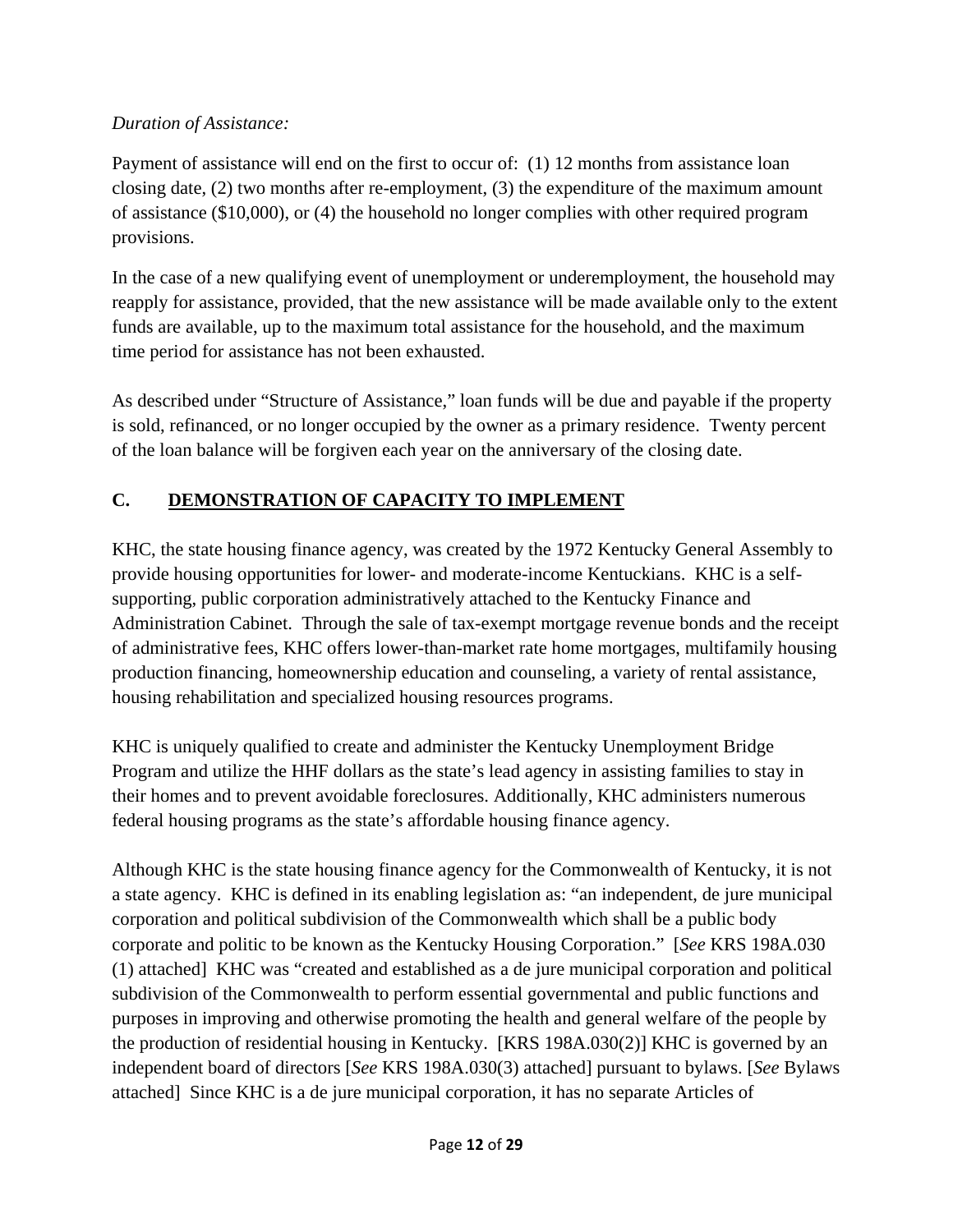Incorporation; the enabling legislation serves the function of the Articles of Incorporation. Additionally, as the HFA, KHC meets the definition of a "financial institution" through its loan functions. KHC makes mortgage loans to help provide affordable housing options to low and moderate income Kentuckians, either through single-family loans or loans for rental housing production. Based on this business, KHC is regulated as a financial institution by state and federal laws. [*See* 198A.040 attached] Given KHC's status as a de jure municipal corporation and as a lending institution, KHC should qualify as an "eligible entity" in order to receive the Hardest Hit Funds from the Emergency Economic Stabilization Act of 2008, as amended (EESA).

KHC currently operates the Homeownership Protection Center (Protection Center), a statewide program that provides a centralized location for information on public services to assist Kentuckians in keeping their homes. Established by the 2008 Kentucky General Assembly to address the foreclosure crisis in Kentucky, the Protection Center helps homeowners find information on the foreclosure process, utility assistance and home repair assistance to help them make smart choices and avoid losing their homes. Financial counselors, attorneys, and public assistance agencies work through the Protection Center to help borrowers understand their options, receive counseling at no cost to the homeowner, and obtain assistance for eligible borrowers through the Kentucky Legal Aid Society when they cannot recover from their circumstances through counseling alone.

In addition, KHC administers the National Foreclosure Mitigation Counseling (NFMC) program which provides foreclosure counseling and budgeting assistance to homeowners at risk of losing their homes. Since 2008, nearly 4,000 homeowners have received counseling services through this program. KHC has developed a strong network of partners throughout the state to assist homeowners. Collectively, this network of counseling agencies employs more than 70 foreclosure counselors and specialists with an average of ten years of experience. KHC's Homeownership Education and Counseling Program has been in operation over ten years and has counseled thousands of homeowners and prospective homeowners throughout the state with a staff of KHC counselors and through the same network of partners who provide assistance under the NFMC program.

KHC currently administers other programs funded through the American Recovery and Reinvestment Act (ARRA) including the Tax Credit Exchange Program allocated through the U.S. Treasury, Tax Credit Assistance Program, Homeless Prevention and Rapid Rehousing Programs through the U.S. Department of Housing and Urban Development, and Weatherization Assistance Program through the U.S. Department of Energy. The infrastructure required to administer HHF has already been established as a result of administration of existing ARRA programs and other federal housing programs.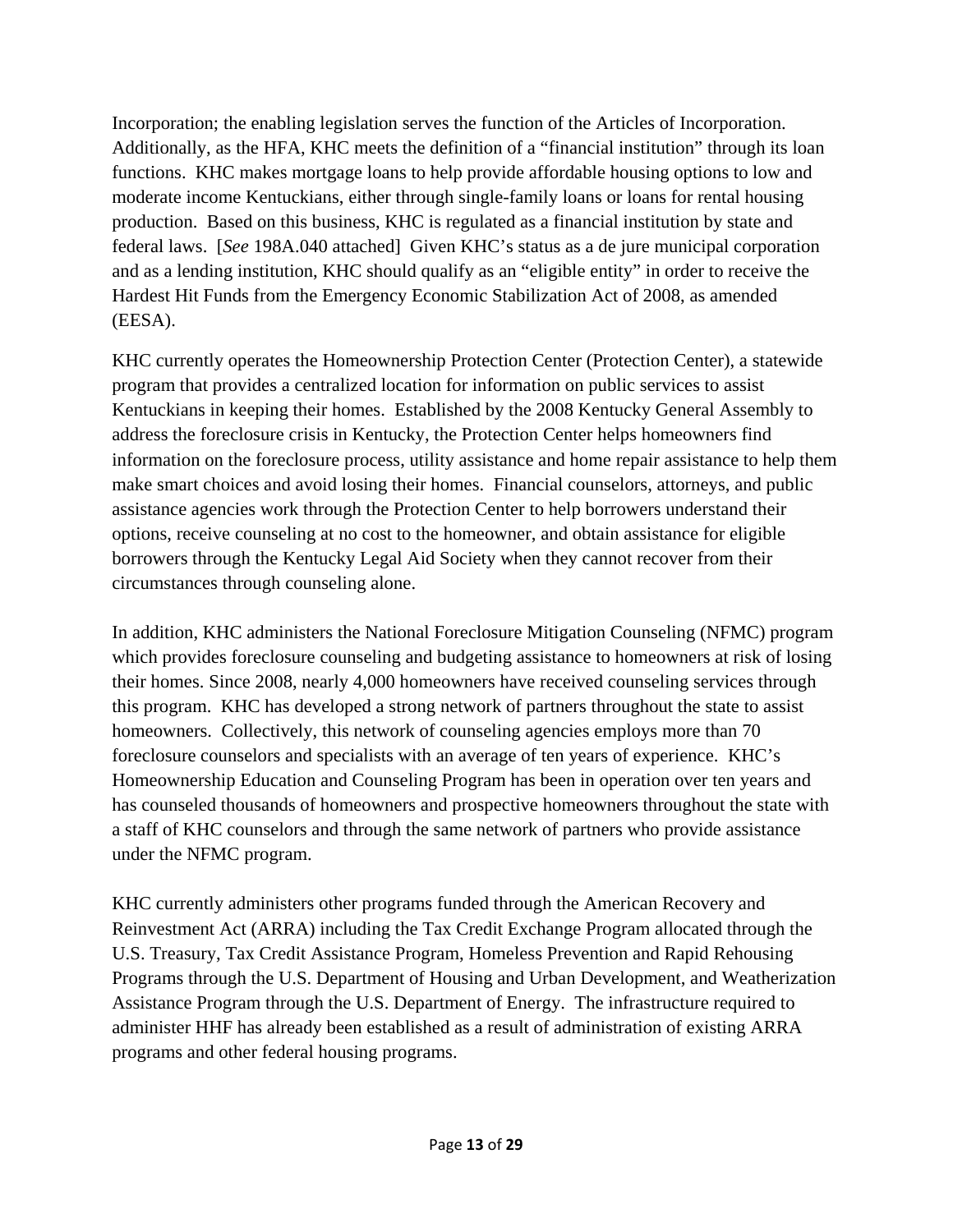KHC's Homeownership Program was established in 1972 as the first program at KHC. KHC has financed affordable first-time homeownership for over 81,000 households over the past 38 years. The KHC Homeownership Education and Counseling Program, under which the HHF will be housed, consists of a program director, program administrator, assistant program administrator, program evaluator and certified comprehensive homeownership counselors. The HHF will be overseen by the senior director of KHC's Homeownership Department and the director of the Homeownership Education and Counseling Program in partnership with staff from KHC's Loan Servicing, Organizational Planning and Performance, Program Tracking and Funding, Accounting, Compliance, and Audit Departments as described below.

## **Key Staff**

*Brenda Weaver,* chief program and policy officer*,* will oversee coordination of the program and the development and implementation of program policy and partner relationships, including acting as the primary contact with the U.S. Treasury. Ms. Weaver has 28 years of experience in the affordable housing industry with KHC and other financial entities.

The HHF will be primarily administered through KHC's Homeownership Department headed by *Brenda Walker* as senior director. Ms. Walker provides oversight in the planning and development of programs for clients and homeownership counselors. She has over 22 years of experience in the housing industry, including 16 years with KHC. Ms. Walker directs all aspects of KHC's multimillion dollar single-family mortgage lending program that has provided homeownership to thousands of families and is financed by a bond program rated AAA by Moody's Investor Services.

*Abdon Ibarra,* J.D., is director of KHC's Homeownership Education and Counseling Program. Mr. Ibarra is bilingual and has over 22 years of housing-related experience, including housing counseling and training, nonprofit agency management and foreclosure law. Mr. Ibarra also oversees the NFMC program and the Protection Center. Mr. Ibarra and his staff will assume responsibility for the operation of the program.

Numerous other staff responsible for the day-to-day operation of the program have numerous years of experience in foreclosure and loss mitigation counseling and mortgage underwriting.

Loans will be serviced in-house by KHC's Loan Servicing Department, a staff of 42 persons with many years of experience in all aspects of servicing single-family mortgage loans, currently with a portfolio of 25,000 loans.

The organizational chart on the following page details the reporting structure and internal relationships for the program.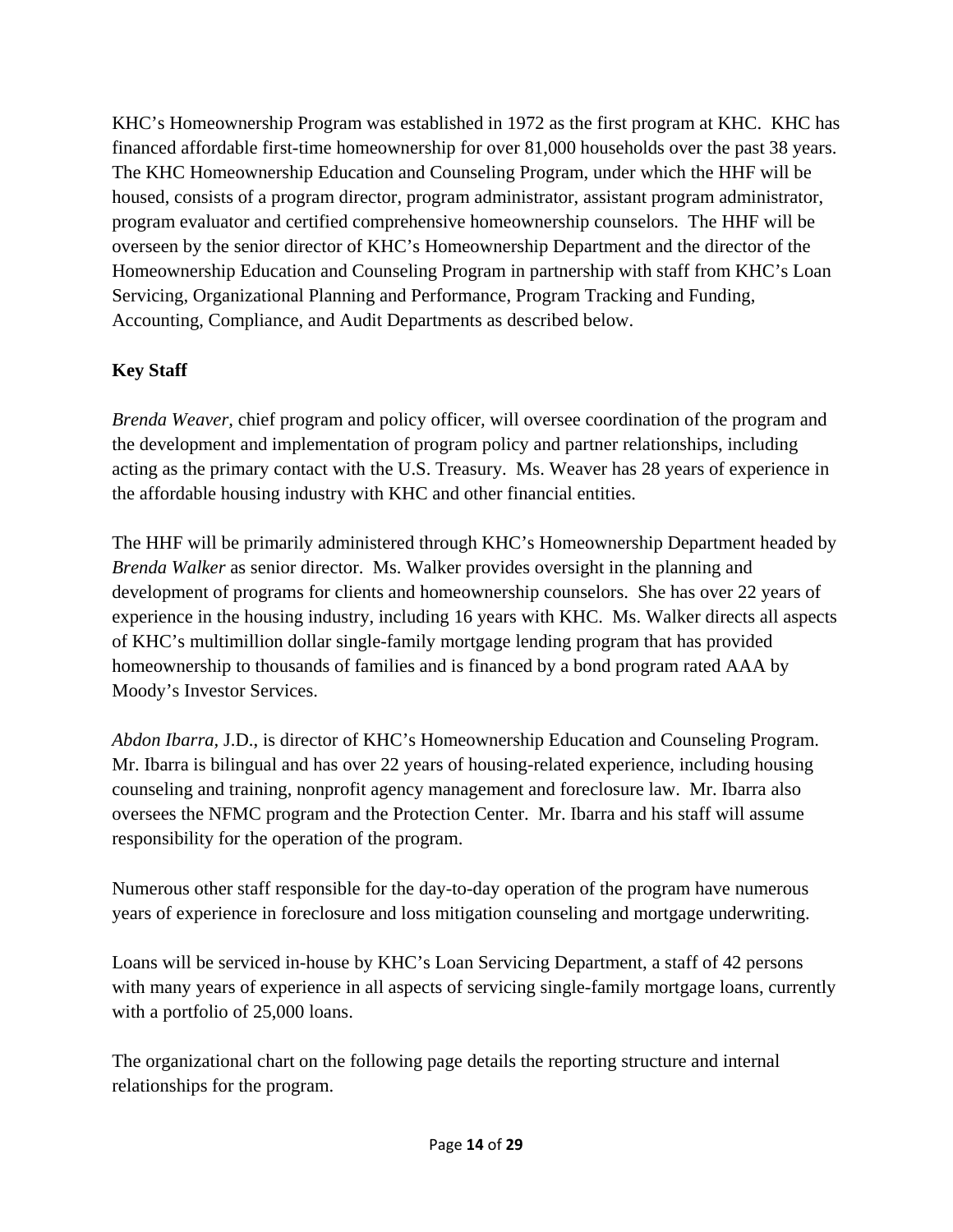

#### **Compliance Infrastructure, Audit and Internal Controls, Risk Mitigation**

KHC's Internal Audit infrastructure is detailed in Subsection F of this program proposal. KHC will establish protocols for the program and performs reviews of outside partners who are administering funding allocated to them. The Internal Audit Department is responsible for evaluating internal controls established by management to mitigate fraud risks. In addition, KHC employs an outside, independent firm that performs an annual audit. Separation of duties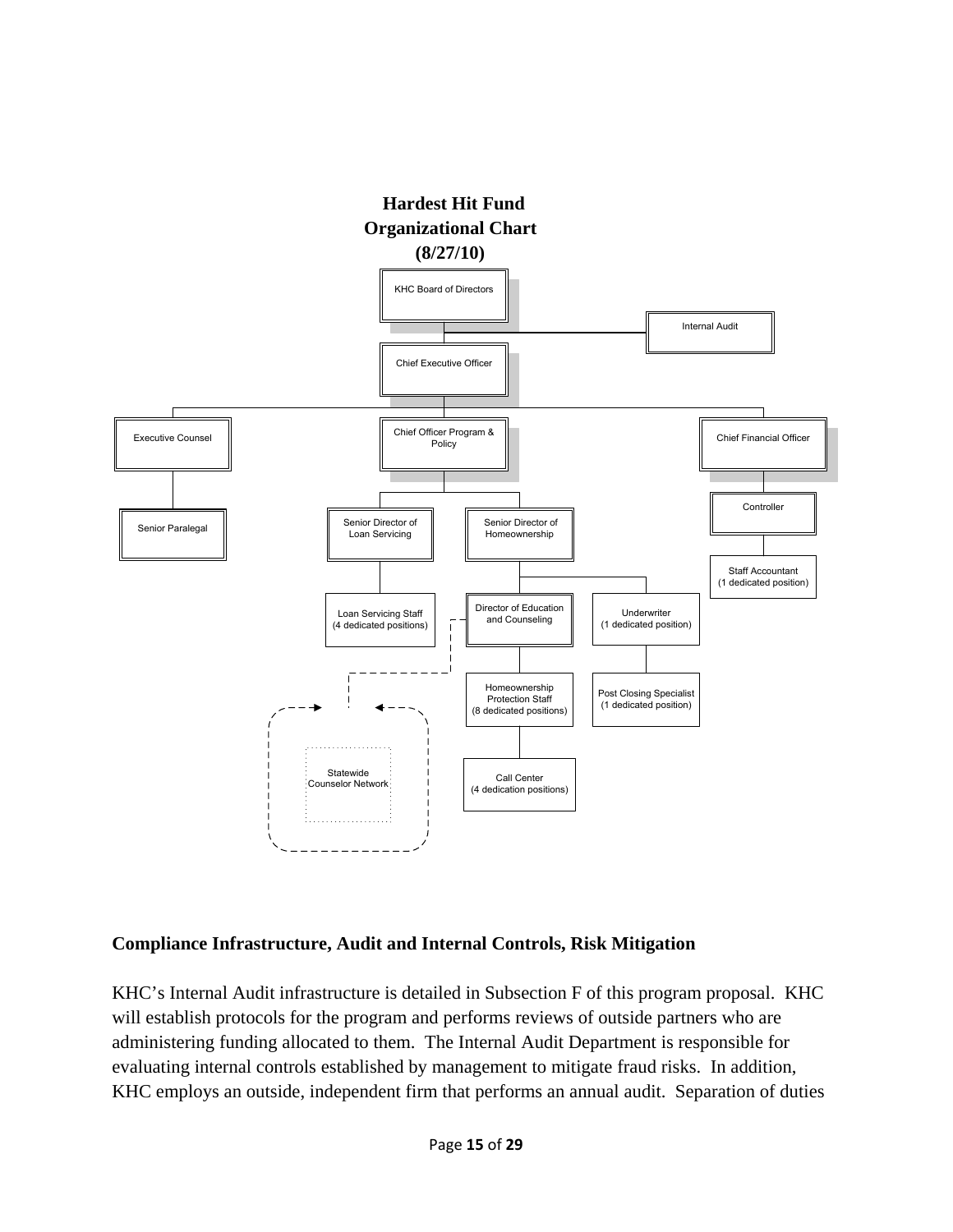as described in the internal control plan also serves to mitigate risk of fraud. Monetary compliance is a separate function of program compliance.

KHC's accounting software system is Microsoft Dynamics. It is structured with unique cost centers for each source of funds, activity, and/or department and includes sufficient details to allow for tracking and reporting of each budget line item. Program activities and funds are also tracked in separate systems, including FICS, Housing Counselor Online, and CounselorMac. Protocols are in place to allow staff to balance program expenditures against receipts and to track funds allocated to each household assisted, title company, and housing counseling agency, as well as internal administrative expenses associated with the HHF.

KHC will underwrite each loan funded under the HHF before closing and will coordinate the loan closing and disburse funds directly to the household's mortgage servicing entity. KHC will also actively monitor the counseling agencies that will be required to submit electronic data through Housing Counselor Online that will allow KHC to monitor the success of households assisted. In addition, housing counselors have access to the Hope Loan Portal, an online interactive communications system that allows counseling agencies and loan servicers to share information and communicate about their common clients.

KHC will require the following minimum activities be performed to assist in mitigating errors and fraud under the program:

- KHC staff will underwrite each loan to ensure households and properties are eligible.
- Loan closings will be conducted by legal entities and personnel who will be responsible  $for$ 
	- o Verifying the identity of the borrowers and
	- o Recording legal documents.
- Loans will be serviced in-house by KHC's Loan Servicing Department.
- KHC will perform post-closing review of loan documents to ensure compliance.
- Staff will perform monitoring of each counseling agency to ensure that the agency is performing its responsibilities under the program.
- KHC program funding staff will be responsible for overseeing draws from U.S. Treasury and reconciling program reports, separate from program staff.

## **Reporting Protocols, Systems Infrastructure**

KHC's Organizational Planning and Performance Department has established reporting protocols and systems for all stimulus-related sources of funding and serves as the internal reporting entity for these programs. Reports submitted to the Office of Management and Budget (OMB) and the U.S. Treasury, as required by regulation, are prepared and submitted by staff of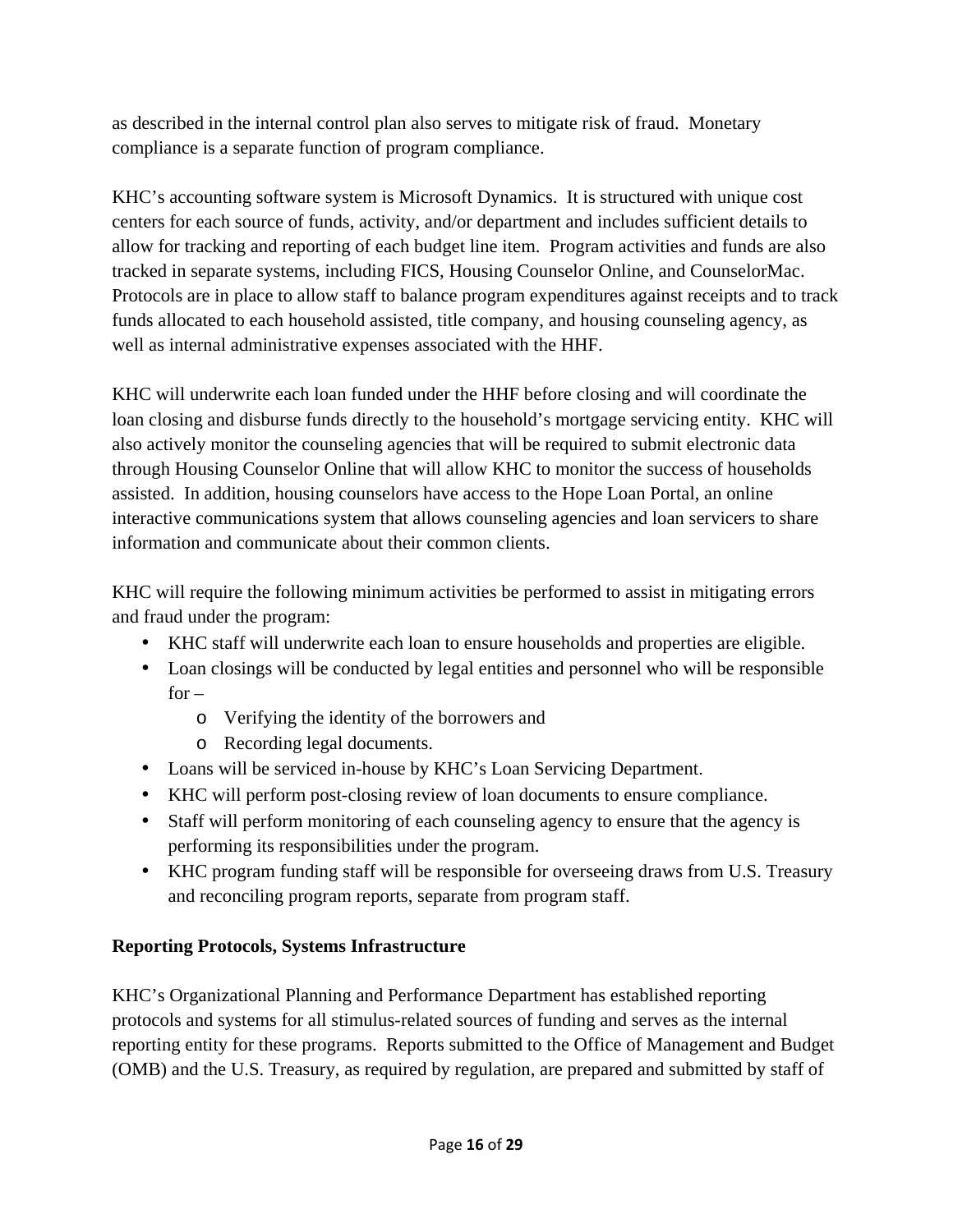this department following the infrastructure in place for the six current programs at KHC funded with stimulus dollars.

Program data will be collected at different points of contact including:

- Initial inquiry
	- o Number of phone calls
	- o Disposition of inquiry
- Application receipt by counseling agency
- Ongoing counseling sessions by counseling agency

Program metrics expected to be collected and reported to U.S. Treasury include:

- Number of inquiries
- Number of qualified applicants
- Number of closings
- Number of months assistance provided and total dollar amount of assistance
- Total funds disbursed by budget line item
- Additional metrics as collected by the Protection Center detailed in the next section.

### **Relevant Program Implementation Experience**

Since 2008, KHC has operated the statewide Protection Center, a program that provides a centralized location for information on public services to assist Kentuckians in keeping their homes. Established by the 2008 Kentucky General Assembly to address the foreclosure crisis in Kentucky, the Protection Center helps homeowners find information on the foreclosure process, utility assistance, and home repair assistance to help them make smart choices and avoid losing their homes. Financial counselors, attorneys, and public assistance agencies work through the Protection Center to help borrowers understand their options, receive counseling at no cost to the homeowner, and obtain assistance for eligible borrowers through the Kentucky Legal Aid Society when they cannot recover from their circumstances through counseling alone.

Through August 25, 2010, KHC has received nearly 10,000 inquiries through the Protection Center from homeowners needing assistance. The following data details the activities and outcomes tracked under this program.

| 30 Days Late                         |       |
|--------------------------------------|-------|
| 60 Days Late                         | 1,946 |
| $90 +$ Days Late                     | 2,483 |
| Current but anticipating delinquency | 1,692 |
| Summons has been served              | 2,006 |

#### **Initial Mortgage Position**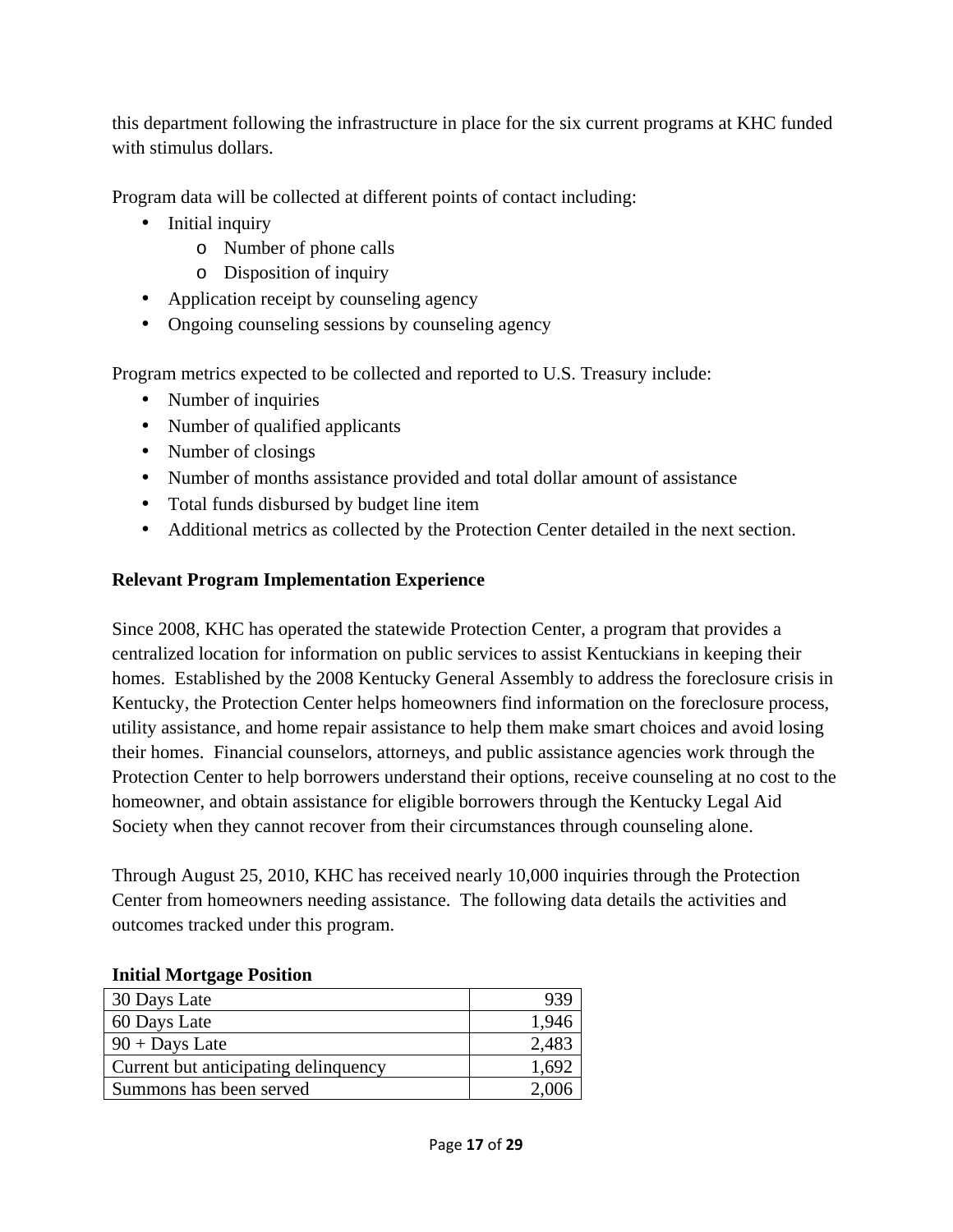| Not a foreclosure issue |  |
|-------------------------|--|

### **Current Status**

| Referred to Counseling Agency          | 3,541 |
|----------------------------------------|-------|
| Referred to Legal Aid                  | 577   |
| Complete                               | 1,211 |
| No Response – Letter Sent to Client    | 658   |
| Withdrawn - Duplicate or Client Denied | 2,868 |
| Initial call to KHC                    | 346   |
| Returned call by KHC                   | 251   |
| Reassigned                             | 141   |

## **Client/Loan Information**

| <b>Adjustable Rate Mortgage</b>  | 810       |
|----------------------------------|-----------|
| <b>Fixed Rate Mortgage</b>       | 4,519     |
| Average Original Mortgage Amount | \$100,000 |
| <b>Average Appraised Amount</b>  | \$82,702  |
| <b>Average Borrower Income</b>   | \$34,335  |

#### **Outcomes**

| Chapter 13 Bankruptcy                              | 58             |
|----------------------------------------------------|----------------|
| <b>Chapter 7 Bankruptcy</b>                        | 40             |
| Mortgage Brought Current                           | 61             |
| Counseled & Referred for Legal Assistance          | 141            |
| Counseled & Referred to Social Svc Agency          | 108            |
| <b>Entered Debt Management Plan</b>                | 18             |
| <b>Executed Deed-in-Lieu</b>                       | 9              |
| Forbearance Agreement                              | 71             |
| Foreclosure Prevention/Budget Counseling           | 169            |
| <b>KHC Client Referred to Counseling</b>           | 12             |
| Mortgage Debt Forgiven                             | $\overline{2}$ |
| Mortgage Foreclosed                                | 67             |
| Mortgage Modified                                  | 196            |
| Mortgage Refinance - HECM                          | $\overline{2}$ |
| Non-Compliant                                      | $\mathbf 1$    |
| <b>Obtained Partial Claim Loan from FHA Lender</b> | $\overline{2}$ |
| Over Income – Referred to Private Bar              | 153            |
| Pre-foreclosure Sale                               | 17             |
| Received Second Mortgage                           | 1              |
| Repayment Plan                                     | 34             |
| Sold Property/Chose Alternative Hsg Solution       | 32             |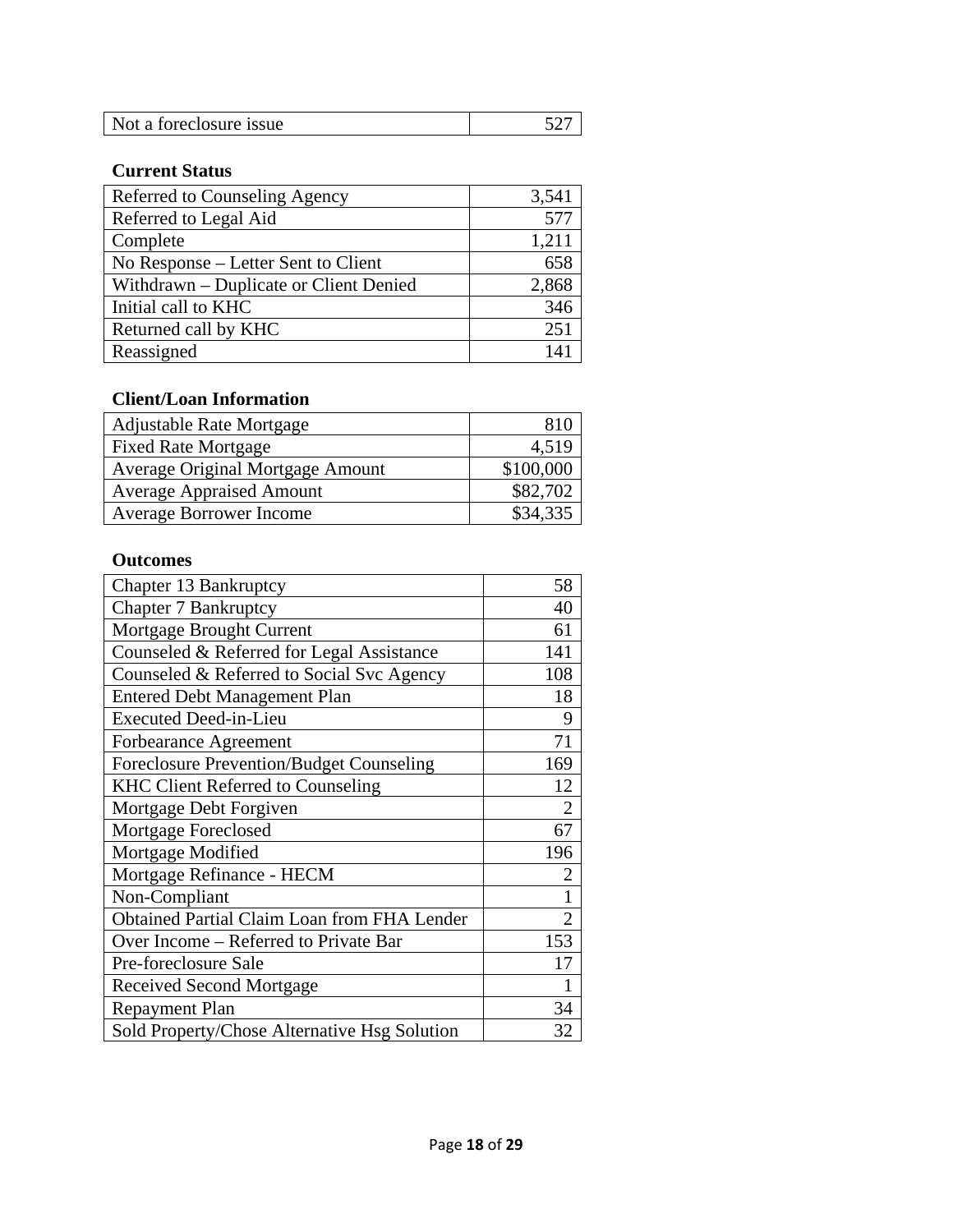## **D. STAFFING AND BUSINESS PARTNERS**

#### **Staffing Plan**

The HHF grant will be administered by KHC through the Protection Center which is staffed and housed by KHC. KHC will be executing agreements with its network of counseling agencies throughout Kentucky to provide eligibility determination and submit client financial information to the Protection Center for review and approval. KHC staff will provide administrative support for the daily activities associated with this grant, through the staff of the Protection Center and also through its staff in other departments to include marketing, legal and accounting services, as well as compliance monitoring and audit services.

The Protection Center will handle the day-to-day program delivery with regard to intake and processing of clients in the program. The Protection Center personnel primarily assigned to the delivery of the program include:

- Director of Education and Counseling (1)
- Default Counselor (1)
- Loss Mitigation Counselor (4)
- Program Administrative Assistant (2)
- Counseling Specialist (1)
- Call Center Manager (1)
- Call Center Representatives (4)

Director of Education and Counseling (1): The director will manage all aspects of the program, including counseling activities through the Protection Center and the statewide counseling network, as well as coordinate fiscal and compliance responsibilities.

Default Counselor (1): The counselor will oversee the pipeline of borrowers submitted to the program for evaluation and determination.

Loss Mitigation Counselor (4): The counselors will work directly with the borrower to collaboratively determine borrower eligibility for the program, as well as maintain case management responsibility with internal and external servicers or lenders.

Program Administrative Assistant (2): The program administrative assistants are responsible for maintaining program reports and other functions relating to the overall program administration.

Counseling Specialist (1): The specialist will oversee counseling plans and conduct follow-up on counseling plans designed for each individual borrower as required for participation under the program.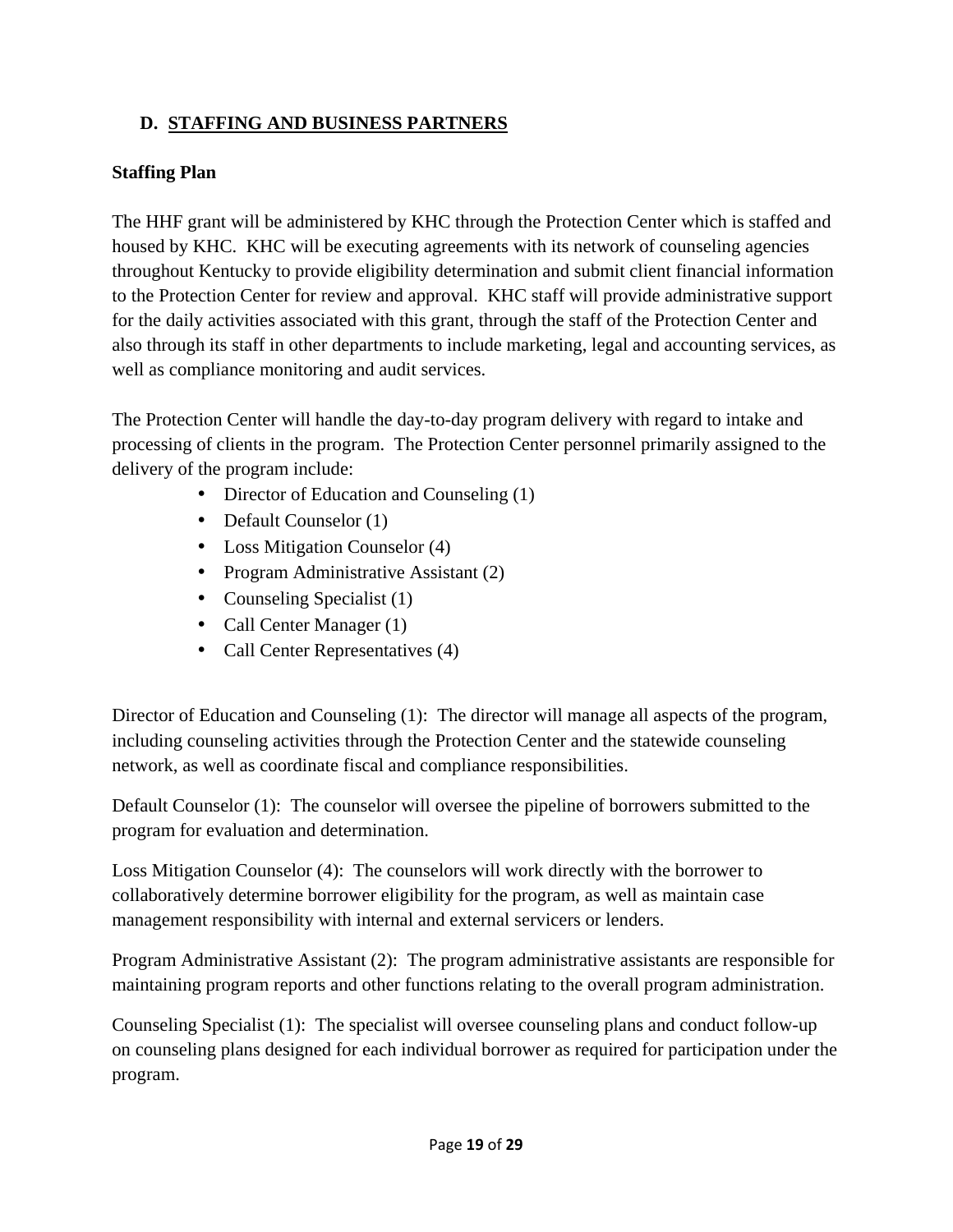Call Center Manager (1): The manager will oversee four direct reports working as call center representatives, manage and monitor agency pipeline, and coordinate counselor transfer of clients to the Protection Center.

Call Center Representative (4): The representatives will take calls from the Protection Center hotline and web site requests, completing preliminary intake and demographics to determine the appropriate referral agency, mail the Comprehensive Intake and Document request package to the prospective client, track of all referrals and documents sent to partner counseling agencies, monitor agency pipeline, and oversee response to referrals.

KHC staff from the Homeownership Department and the Legal Department will underwrite the loan, ensure the loan file is complete before transfer to servicing, as well as assist in the loan closing. These staff members include:

- Underwriter (1)
- Post closing specialist (1)
- Senior paralegal (1)

Underwriter (1): The underwriter will review the borrower's financial package to determine if they meet all criteria outlined in the program summary guide. The underwriter will approve or deny the loan and communicate the determination to the counselor and/or homeowner.

Post Closing Specialist (1): The specialist will coordinate the loan closing date, as well as prepare the closing package. Once the loan is closed, the specialist will verify execution of all closed loan documents, work with the closing attorney to correct errors or omissions and enter the status in FICS software to begin payments on behalf of the homeowner.

Senior Paralegal (1): The paralegal will provide legal support for the program, to include assistance in closing the loans.

KHC staff in the Loan Servicing department will be responsible for processing and making payments on behalf of borrowers once loans are closed. Staff primarily assigned to the daily administration of the program include:

- New Loan Specialist (1)
- Customer Service Specialist (1)
- Investor Accounting Specialist (1)

New Loan Specialist (1): The specialist will process the loan import from KHC's origination software, audit data for accuracy, key in missing data and corrections, and prepare temporary coupons and welcome packages to all new mortgagors.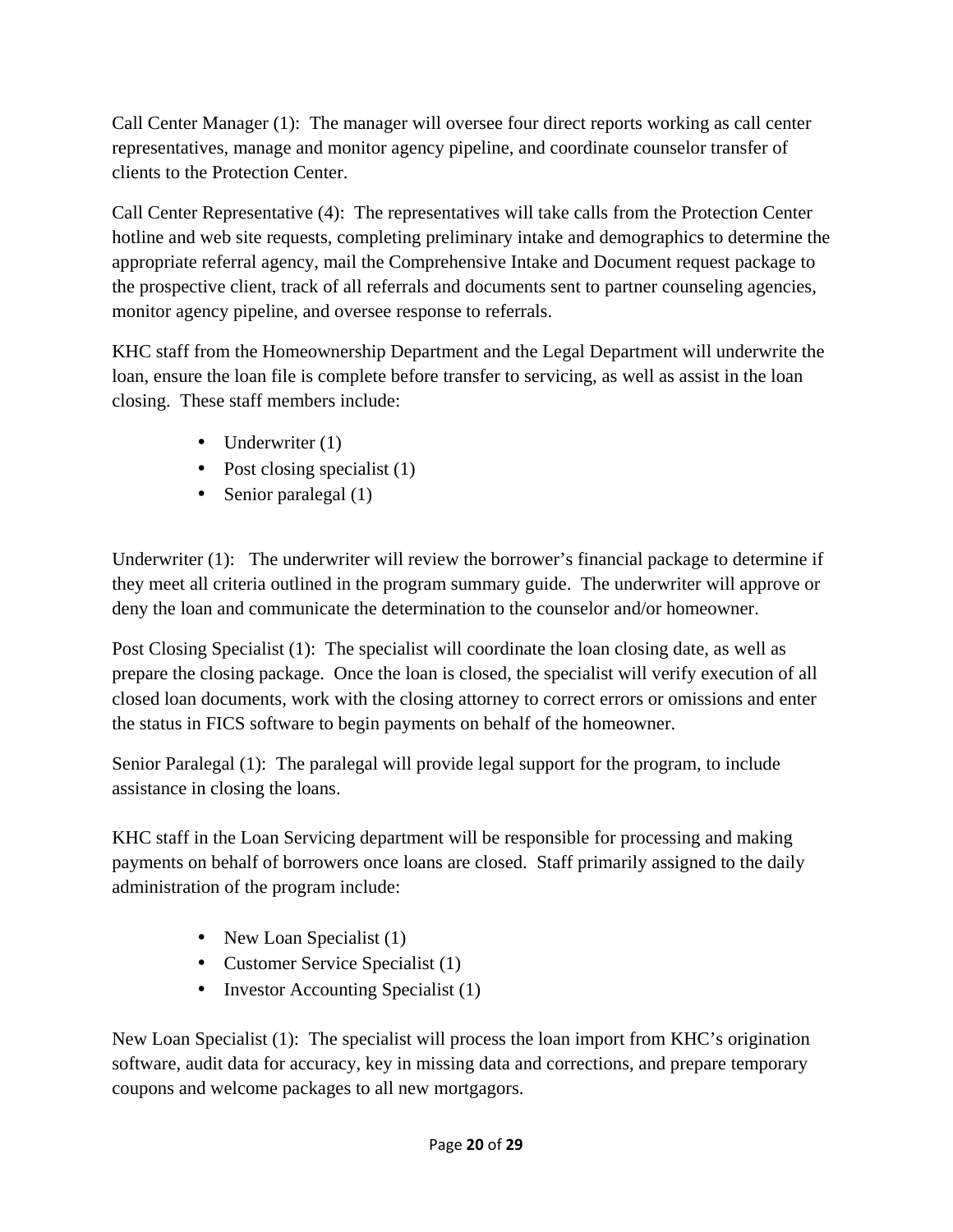Customer Service Specialist (1): The specialist will answer all incoming calls regarding mortgage loan payments on behalf of the borrower as it relates to payment amount changes, name/address changes, etc., and assist in providing general customer service to borrowers.

Investor Accounting Specialist (1): The specialist will post payments and payoffs, balance daily receipts, ACH imports, prepare deeds-of-release, and research payment discrepancies.

Staff in the Accounting Department will be responsible for making payments to the servicers. There will be one staff person, a staff accountant, assigned to the work and responsible for the daily processes in Accounting.

Staff Accountant (1): The staff accountant will process or assist in processing incoming receipts and incoming disbursements ,as well as fund transfers, and will provide support to the investor accounting and other specialists as needed.

The process is represented in the following flowchart.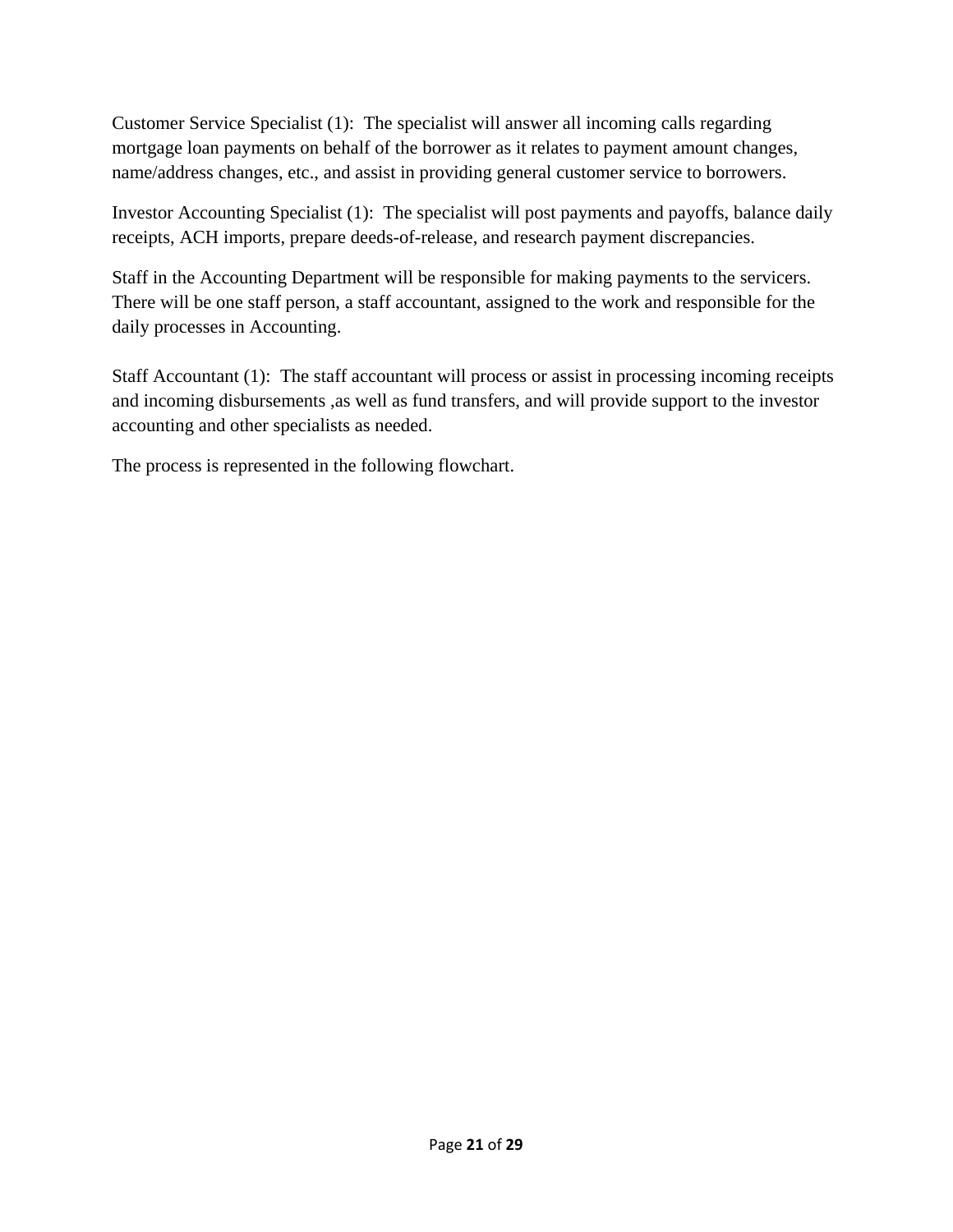

Page 22 of 29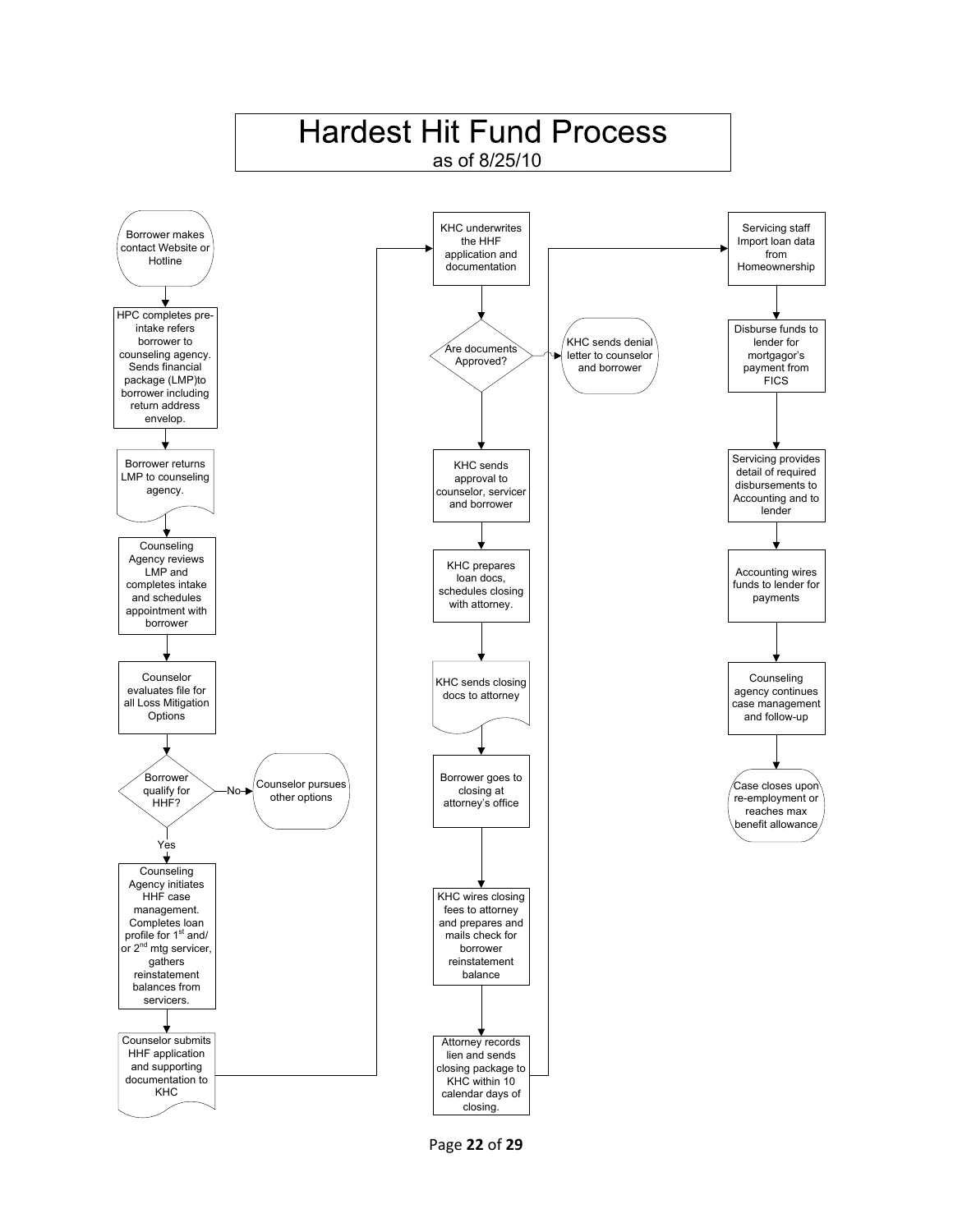### **Key Partners**

The HHF will include the following partners and contract agencies.

1. Housing Counseling Agencies

Under the Protection Center, NFMC Program and Housing and Education Counseling Program, a network of housing counseling agencies exists that will be utilized to assist homeowners under the HHF. KHC will enter into agreements with counseling agencies, providing funding for pre-screening and ongoing counseling and program tracking. Counseling agencies will be paid \$300 for each program participant application review plus \$100 per counseling session for participating households, up to \$1,000 total. Because it is anticipated that most counseling sessions will be provided by telephone, counseling agencies must agree to provide counseling to program participants located statewide.

Partner Housing Counseling Agencies include:

Apprisen Financial Advocates (formerly Consumer Counseling Service) Barren River Area Safe Space (BRASS) Barret Center, Inc./Henderson Housing Authority Bell-Whitley Community Action Agency, Inc. Bluegrass Domestic Violence Program Brighton Center Catholic Charities Chrysalis House, Inc. Community Housing, Inc. Community Ventures Corporation Daniel Boone Community Action Agency, Inc. Gateway Community Action Agency, Inc. Homeownership Protection Center Hopkinsville-Christian County Habitat for Humanity, Inc. Kentucky Communities Economic Opportunity Council, Inc. Kentucky Domestic Violence Association Kentucky River Foothills Development Council, Inc. Leslie, Knott, Letcher, Perry Community Action Council, Inc. Kentucky Communities Economic Opportunity Council, Inc. Kentucky Housing Partnership, Inc. Live the Dream Development Louisville Central Community Centers, Inc.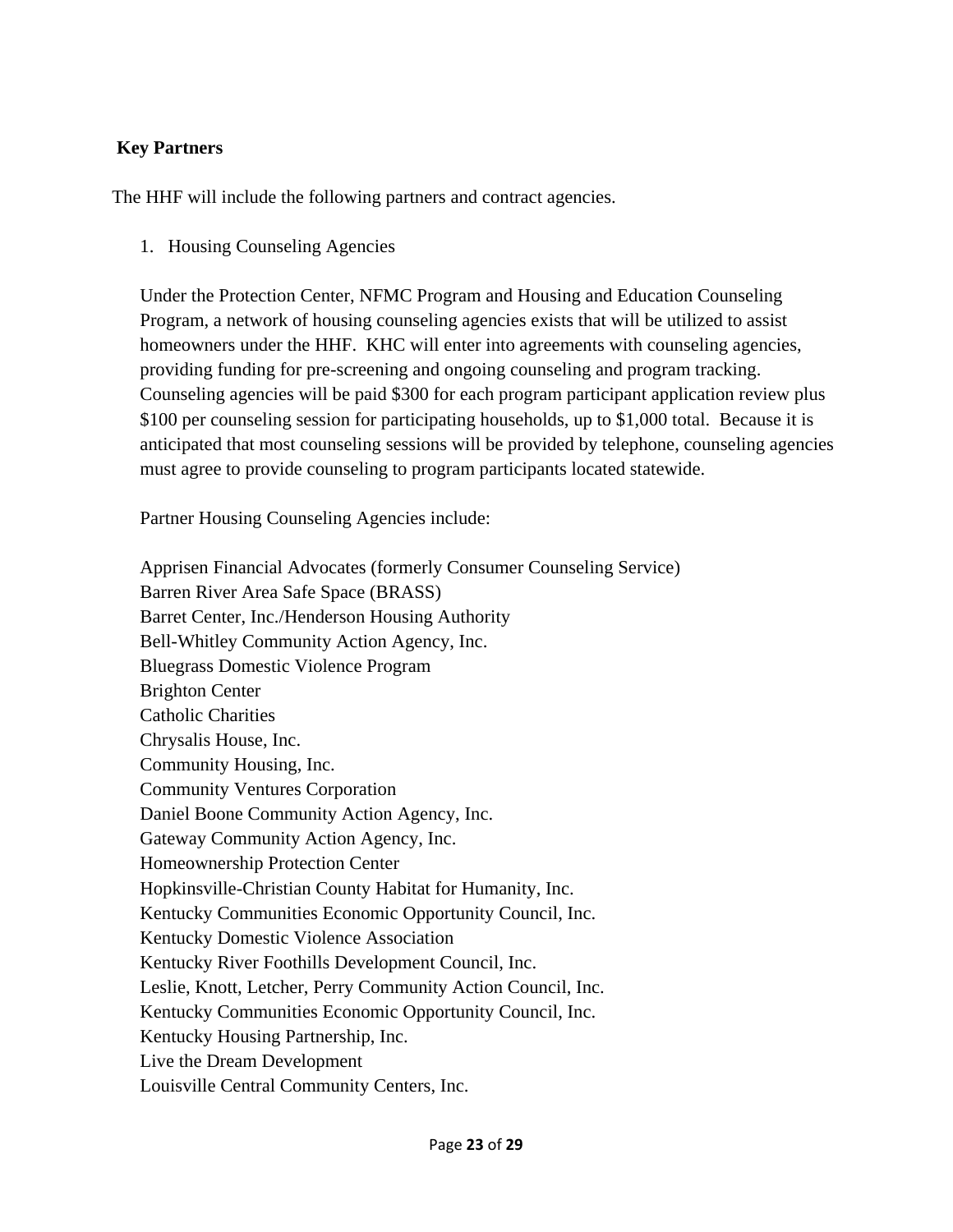Louisville Urban League McCreary County Community Housing Development Merryman House Northern Kentucky Community Action Commission OASIS, Inc. People's Self-Help Housing, Inc. Pennyrile Housing Corporation Potentials, Inc. R.E.A.C.H., Inc. Sanctuary, Inc. Spring Haven Safe Harbor The Housing Foundation, Inc.

#### 2. Servicers

Loan Servicing entities are important participants in the program. These entities are expected to act as an additional referral system for the HHF, review current portfolios of delinquent loans to determine which borrowers may qualify for assistance for the program, refer them to KHC, and work with counseling agencies and KHC to accept payments on behalf of borrowers participating in the program. The loan servicing entities with which KHC has a working relationship for this program include the servicers listed below plus numerous local loan servicing entities with which KHC currently works under the Protection Center:

| <b>AMHSI</b>           | Loan Care                 | <b>Roundpoint Mortgage</b> |
|------------------------|---------------------------|----------------------------|
| Aurora                 | Litton                    | Saxon                      |
| Bayview                | <b>LBPS</b>               | <b>SPS</b>                 |
| <b>Bank of America</b> | MetLife                   | SunTrust                   |
| Citi                   | Nationstar                | Vericrest                  |
| Chase                  | Ocwen                     | Vantium                    |
| <b>GMAC</b>            | One West Bank             | Wells/Wachovia             |
| HomEq                  | <b>PNC</b>                | Hope Loan Port             |
| Home Loan Services     | Quicken Loans             | <b>HOPE NOW</b>            |
| <b>HSBC</b>            | <b>Residential Credit</b> | <b>Kentucky Housing</b>    |
|                        | Solutions                 | Corporation                |

#### 3. Closing/Title Companies

In order to mitigate fraud and error, KHC will utilize closing and/or title companies to close loans under the HHF. Once KHC's agreement with U.S. Treasury has been executed, KHC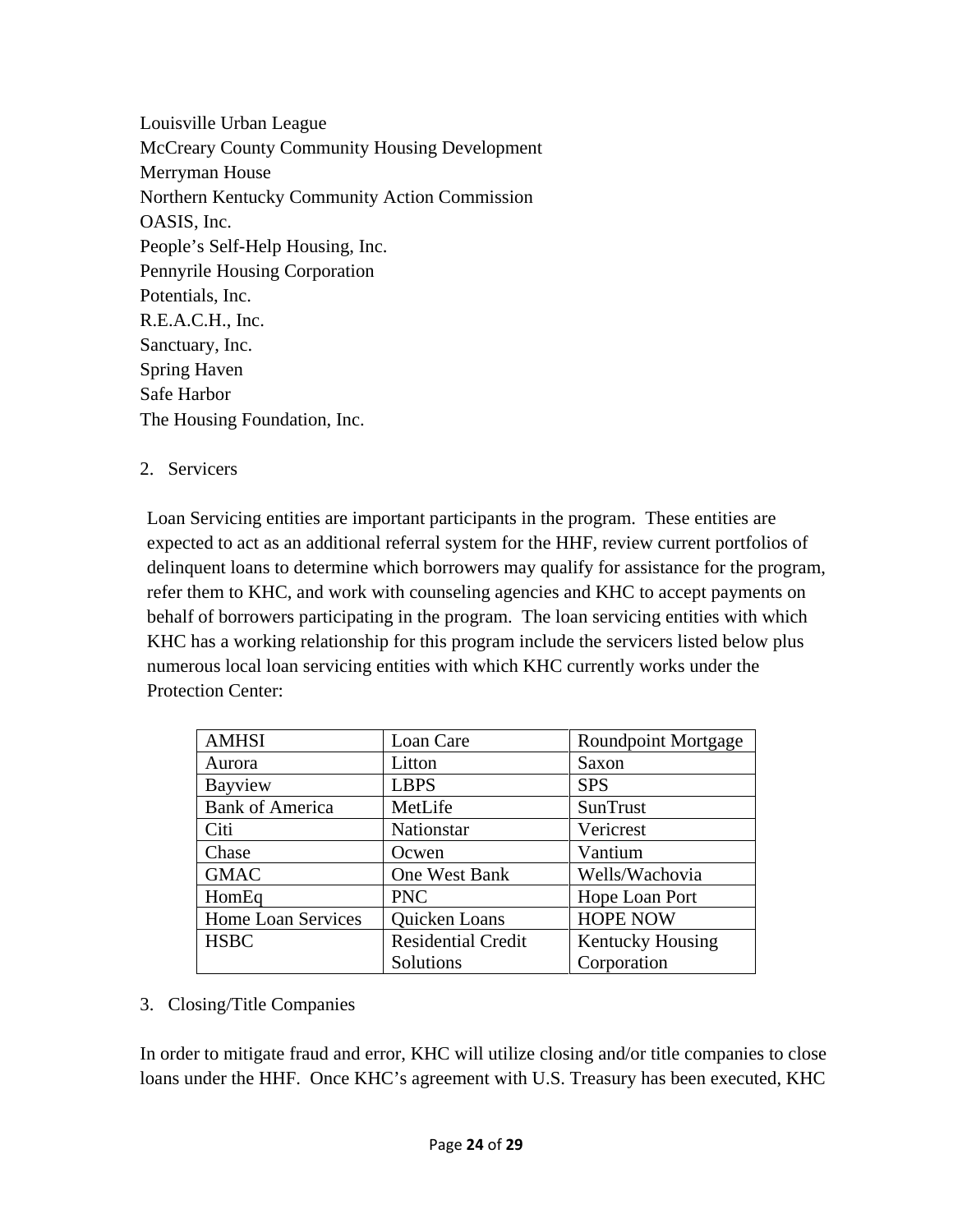will issue a Request for Proposals for these services. KHC is estimating that closing and recording costs will be a maximum of \$275 per transaction.

4. Other entities (no contractual relationship)

The following entities in Kentucky have expressed interest in participating with KHC in the program and do not fall under the previous categories.

- The Kentucky Department of Financial Institutions is the state agency responsible for oversight of mortgage brokers and lenders and other financial entities throughout the state. Their role will include outreach, marketing, and assisting with relationships between KHC and mortgage lenders and servicers operating in the state.
- The Kentucky Legal Aid Society currently participates in the Homeownership Protection Center Program and National Foreclosure Mitigation Program by providing legal services to persons facing foreclosure who income-qualify. It is anticipated that Legal Aid will assist some homeowners who wish to participate in the program and may be experiencing difficulty working with servicers or legal firms involved in the foreclosure process.
- Nonprofit affordable housing and social service entities throughout Kentucky will be instrumental in marketing the program, providing referrals, and offering additional non-mortgage assistance for which households may qualify.
- The Kentucky Legislative Research Commission (LRC) Office of Constituent Services works for all 138 of Kentucky's legislators and receives inquiries from Kentucky citizens in need of assistance. Since the inception of the Protection Center, LRC staff has referred more than 2,000 citizens to the Protection Center of which more than 200 were related to unemployment.

# **E. ADMINISTRATIVE EXPENSES**

Administrative expenses under the program are detailed in the table below and are based on 5,000 client loan closings.

|                                                     | <b>Kentucky</b> |
|-----------------------------------------------------|-----------------|
|                                                     |                 |
| One-time / Start-Up Expenses:                       |                 |
|                                                     |                 |
| Information Technology                              | \$105,000       |
| RFP advertising for Professional<br><b>Services</b> | \$1,500         |
| Marketing                                           | \$100,000       |
| Computers                                           | \$6,600         |
| Telephone sets                                      | \$2,500         |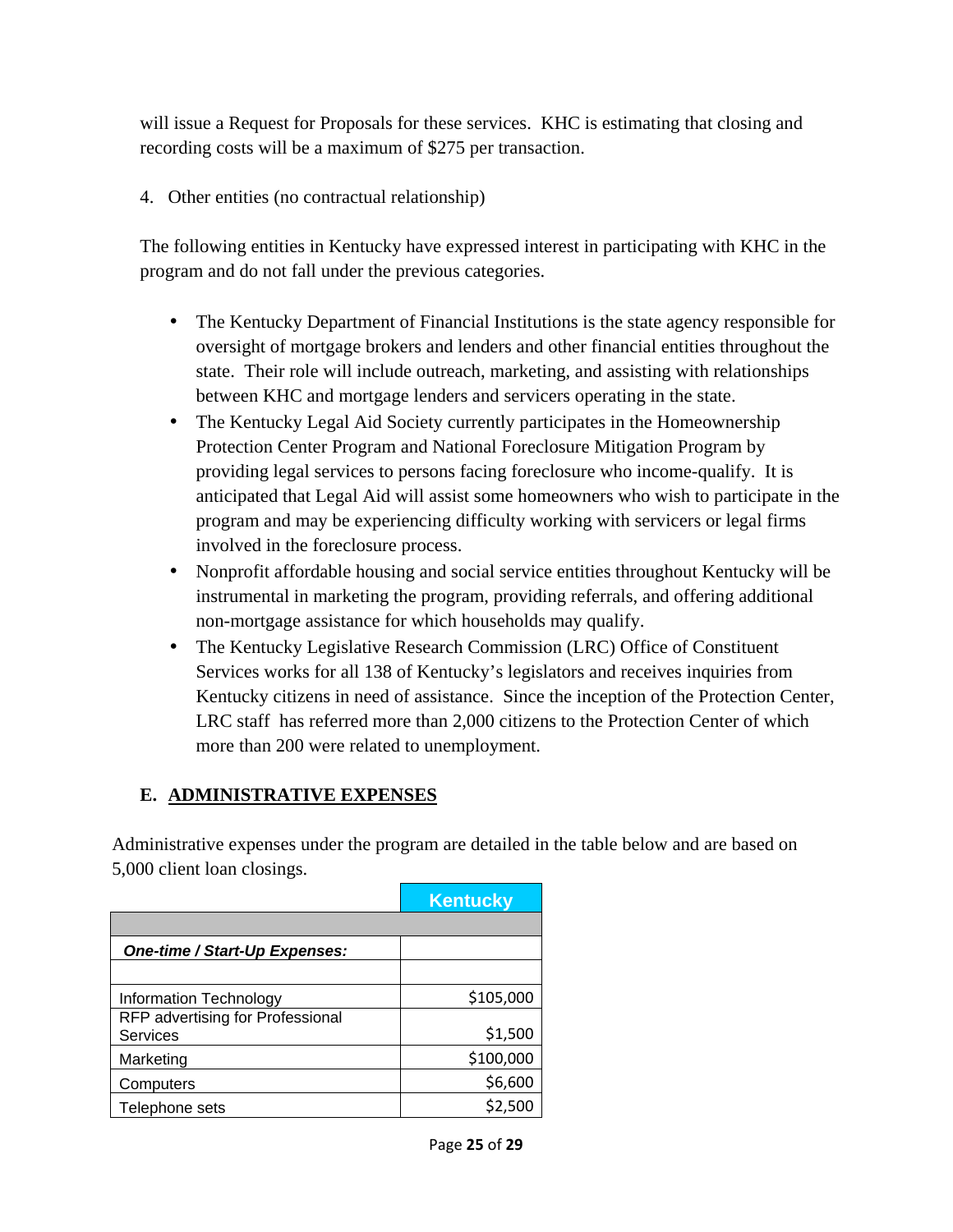| Chair, desk set-up supplies                        | \$1,500      |
|----------------------------------------------------|--------------|
| Cabling for phones and computers                   | \$500        |
| Bank of New York start up fee                      | \$400        |
|                                                    |              |
| <b>Subtotal</b>                                    | \$218,000    |
| <b>Operating / Administrative</b>                  |              |
| <b>Expenses:</b>                                   |              |
| <b>Salaries</b>                                    | \$2,925,788  |
| <b>Professional Services (Closing</b><br>Attorney) | \$1,375,000  |
| <b>Credit Reports</b>                              | \$84,000     |
| Marketing                                          | \$200,000    |
| Bank of New York Fee                               | \$1,975      |
| Training                                           | \$10,000     |
| <b>Utilities</b>                                   | \$10,270     |
| Cleaning                                           | \$4,582      |
| Telephone line                                     | \$35,550     |
| Supplies                                           | \$13,200     |
| Postage                                            | \$19,250     |
| <b>Travel</b>                                      | \$19,750     |
|                                                    |              |
| <b>Subtotal</b>                                    | \$4,699,365  |
|                                                    |              |
| <b>Transaction Related Expenses:</b>               |              |
| <b>Recording Fees</b>                              |              |
| Wire Transfer Fees                                 | \$42,500     |
| <b>Counseling Expenses</b>                         | \$5,000,000  |
| File Intake                                        |              |
| <b>Decision Costs</b>                              |              |
| <b>Successful File</b>                             | \$1,500,000  |
| Key Business Partners On-Going                     | \$3,500,000  |
| <b>Subtotal</b>                                    | \$5,042,500  |
|                                                    |              |
| <b>Grand Total</b>                                 | \$9,959,865  |
| % of Total Award                                   | 17.92%       |
| <b>Award Amount</b>                                | \$55,588,050 |
| <b>Program Funds</b>                               | \$45,628,185 |

 **Subtotal \$218,000** 2.19%

 **Subtotal \$5,042,500** 50.63%

 **Subtotal \$4,699,365** 47.18%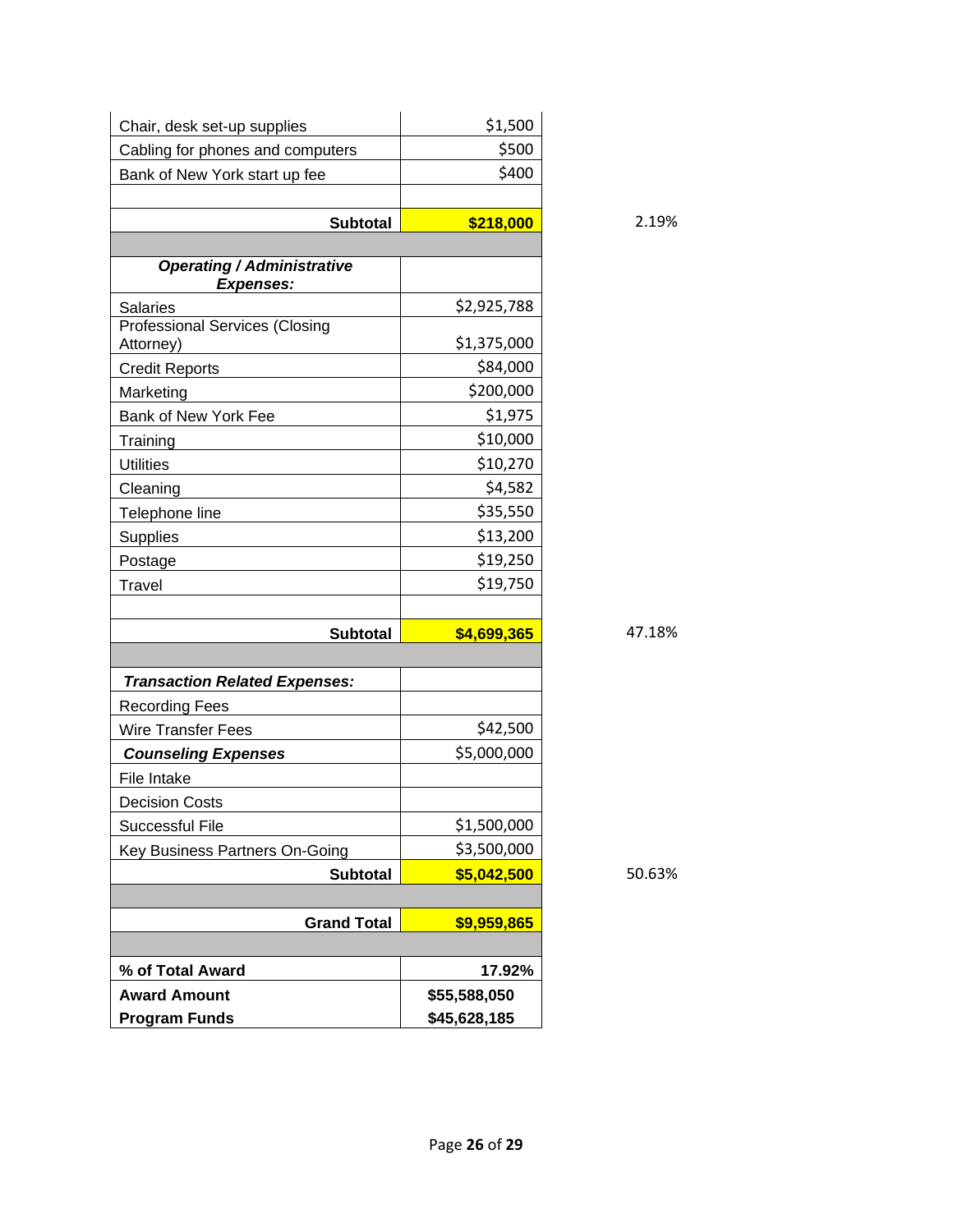Timeline for expenditures:

| <b>Fiscal</b><br>Year | Administrative | <b>Program</b>  | <b>Total</b><br><b>Expenditures</b> |
|-----------------------|----------------|-----------------|-------------------------------------|
| FY 2011               | \$1,309,801.00 | \$6,250,000.00  | \$7,559,801.00                      |
| FY 2012               | \$2,152,022.50 | \$12,500,000.00 | \$14,652,022.50                     |
| FY 2013               | \$2,133,522.50 | \$12,500,000.00 | \$14,633,522.50                     |
| FY 2014               | \$1,096,450.75 | \$3,608,184.51  | \$4,704,635.26                      |
| FY 2015               | \$1,096,450.75 | \$3,590,000.00  | \$4,686,450.75                      |
| FY 2016               | \$1,086,450.75 | \$3,590,000.00  | \$4,676,450.75                      |
| FY 2017               | \$1,085,167.25 | \$3,590,000.00  | \$4,675,167.25                      |
| Total                 | \$9,959,865.50 | \$45,628,184.51 | \$55,588,050.01                     |

# **F. OVERVIEW OF RISK MANAGEMENT/FRAUD PREVENTION**

KHC has established an Internal Control Plan, implemented policies and procedures and designated an internal control officer in an effort to deter, prevent, and detect fraud and corruption. The Internal Control Plan delineates the concepts of adequate internal controls including the lines of authority and responsibility, segregation of duties, proper authorization for transactions, proper and adequate control over resources, as well as adequate supporting documentation.

The designated internal control officer is responsible for maintaining and updating the Internal Control Plan and ensuring its availability to corporate personnel and auditors. In addition, the internal control officer is responsible for ensuring that recommendations for the improvement of the internal control structure are promptly evaluated by KHC's executive management team and implemented in a timely manner.

Furthermore, KHC employees are bound by Executive Order 2008-454; the Executive Branch Code of Ethics contained in the Kentucky Revised Statutes (KRS) Chapter 11A, and the KHC Code of Ethics adopted by the Board of Directors, as well as the requirements of KRS 198A.210 as it pertains to conflicts of interest. A copy of the Guide to the Executive Branch Code of Ethics is provided with all hard copies of the Employee Handbook. Additional copies may be obtained from the Human Resources or Legal Department or at http://ethics.ky.gov. Employees must avoid any actual conduct which constitutes a conflict of interest or conduct which gives a reasonable basis for the perception of a conflict of interest between their private and public interests.

• Employees are prohibited from taking action, performing any duty, or giving any preferential treatment from which they would benefit personally.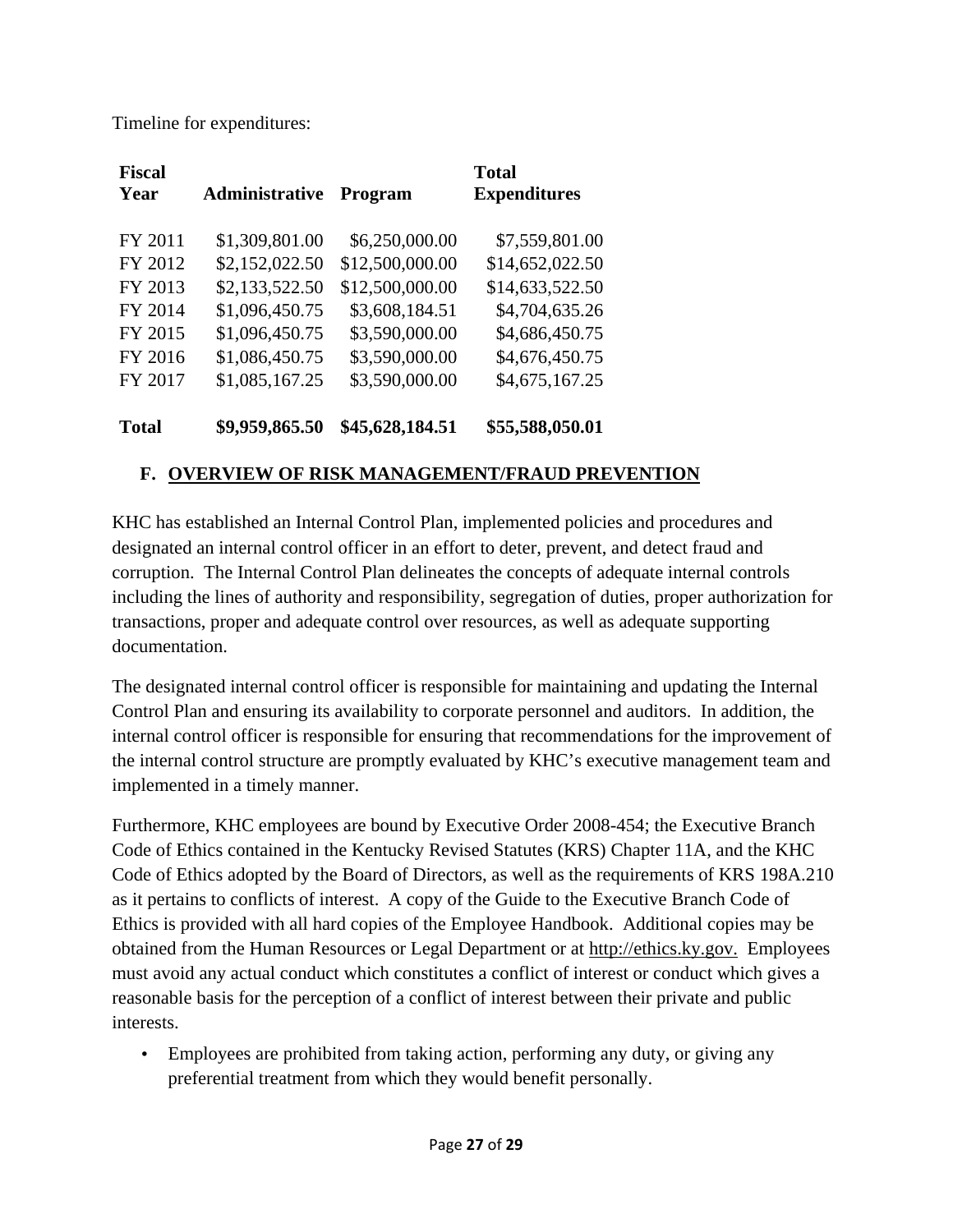- Employees are prohibited from taking action which would result in illegal receipt of public or private funds.
- Employees may not participate in any official action relating to any entity or individual in which they or their immediate family has a financial interest.
- Current or former employees or officers must comply with restrictions regarding other employment, unwarranted privileges or self-exemptions, or improper exemptions.
- Employees must adhere to other standards of conduct described in Section 02-06 of the *Employee Handbook*.

Other fraud prevention measures require that all new employees, as well as temporary and contract employees, be pre-screened or subjected to background investigations including a criminal background check. KHC will also verify all applicants' employment history, education, and personal references prior to making an offer of employment.

All vendors, contractors and suppliers must be active, in good standing and authorized to transact business in the Commonwealth of Kentucky. Vendors, contractors and suppliers are subject to screening, including verification of the individual's or company's status as a debarred party.

In addition, contractual agreements with Kentucky Housing will contain a provision prohibiting fraudulent or corruptive acts and will include information about reporting fraud and corruption.

## **Compliance and Monitoring**

Pursuant to *KRS 198A.170,* KHC is subject to an annual audit to be performed by a resident independent certified public accountant. The annual audit and examination of financial statements for Kentucky Housing Corporation must be performed in accordance with generally accepted auditing standards applicable to financial audits contained in *Government Auditing Standards* issued by the Comptroller General of the United States and the Single Audit Act of 1984. This Independent Auditor's Report includes the consideration of KHC's internal control over financial reporting and the results of tests of KHC's compliance with certain provisions of laws, regulations, contracts and grant agreements. Furthermore, the OMB has determined that all Recovery Act federal awards be considered higher-risk programs per *Circular A-133 Compliance Supplement,* and therefore, subject to the requirements of the Single Audit Act, without regard to the \$500,000 threshold of expenditures for federal awards.

The most recent Annual Audit Reports of KHC's financial statements performed in accordance with *Government Auditing Standards,* and the annual Single Audit Reports performed in accordance with OMB Circular A-133 are available for review at http://www.kyhousing.org/